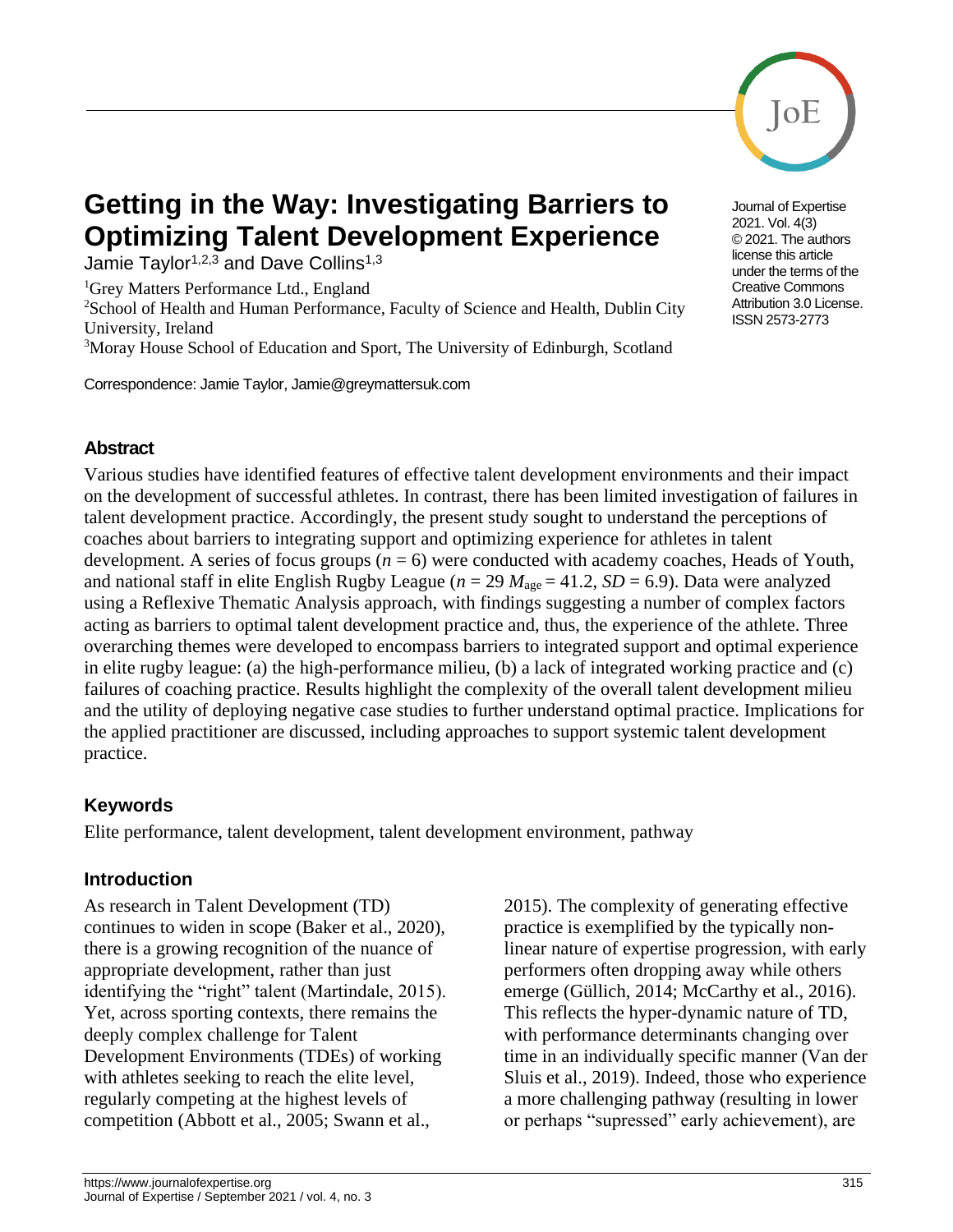often more likely to subsequently reach the very highest levels of performance than those who have a less "bumpy" journey (Collins et al., 2016b; John et al., 2019). This often leaves the dilemma of whether to prioritize long-term needs, or focus on more immediate rewards from short-term performance (cf. Abraham & Collins, 2011a; Bjørndal & Ronglan, 2020). In simple terms, at the individual level, TD is a highly complex phenomenon, making it very difficult to predict eventual outcomes (Williams et al., 2020). As such, perspectives of expertise are apparent for both talent developers and athletes alike.

# **The Talent Development Environment**

Talent Development Environments (TDEs) have been a focus of research for the last 15 years, separately conceptualized as "all aspects of the coaching situation" that impact on the athlete's development (Martindale et al., 2005, p. 354) and a dynamic system with the athlete's immediate surroundings and their wider context, including organizational culture (Henriksen, 2010). Martindale and colleagues (2005; 2007) suggested a number of features of effective TDEs, as follows: (a) the need for long-term aims and methods, (b) wide-ranging coherent support and messages, (c) emphasis on appropriate development, (d) individualized and ongoing development, and (e) integrated, holistic and systematic development. These factors have now been validated across numerous international contexts (e.g., Curran et al., 2021; Hall et al., 2021; Li et al., 2015). Similarly, based on a number of single environment case studies in Scandinavia, Henriksen (2010) suggested a series of environmental success factors: training groups with supportive relationships, proximal role models, support of sporting goals from wider environment, support for the development of psychological skills, training that allows for diversification, a focus on long-term development, strong and coherent organizational culture and the integration of efforts (Henriksen, 2010). Usefully, Henriksen et al. (2014) expanded on these constructs, identifying that poor practice could be

characterized by the "opposite pole" of these factors. Notably, both conceptualizations of the TDE go beyond the typical organizational structure of an academy used in many sports. In contrast, they offer a broader view that considers the temporal and holistic nature of TD.

# **Potential Challenges for the Talent Development Environment**

The characteristics of effective TD practice and the desirable outcome of a coherent and appropriate athlete experience are well established (Taylor & Collins, 2020). Yet, to attain this desirable outcome, there are a number of significant challenges posed by the complexity of the TD milieu, with numerous stakeholders and potentially incongruous interests across multiple environments (Bjørndal & Ronglan, 2018). A particular challenge appears to be the integration of working practice between the senior elite and TD level. For example, a 2010 study of 26 elite European football clubs reported a lack of regular or effective communication between the  $1<sup>st</sup>$  team and academy leaders (Relvas et al., 2010). This lack of communication led to an overall breakdown in coherence, with the academy operating with a different orientation than was needed by the  $1<sup>st</sup>$  team. From the perspective of the athlete, the absence of integrated working practice is a significant feature of incoherence (Taylor et al., in review). Furthermore, these differences may also exacerbate the wellestablished challenge of the Junior to Senior transition, with previous research in elite rugby league highlighting the differences between youth and senior levels (Jones et al., 2014; Taylor & Collins, 2021).

Adding to the challenge for the TDE, each individual performer brings an individual set of skills, experiences, and perceptions to the coaching situation. The role of psychobehavioral skills in supporting the development of athletes is well established (Larsen et al., 2014; MacNamara et al., 2010). These psychological skills can shape an athlete's perceptions and mediate their use of the various support inputs they receive (Toering et al.,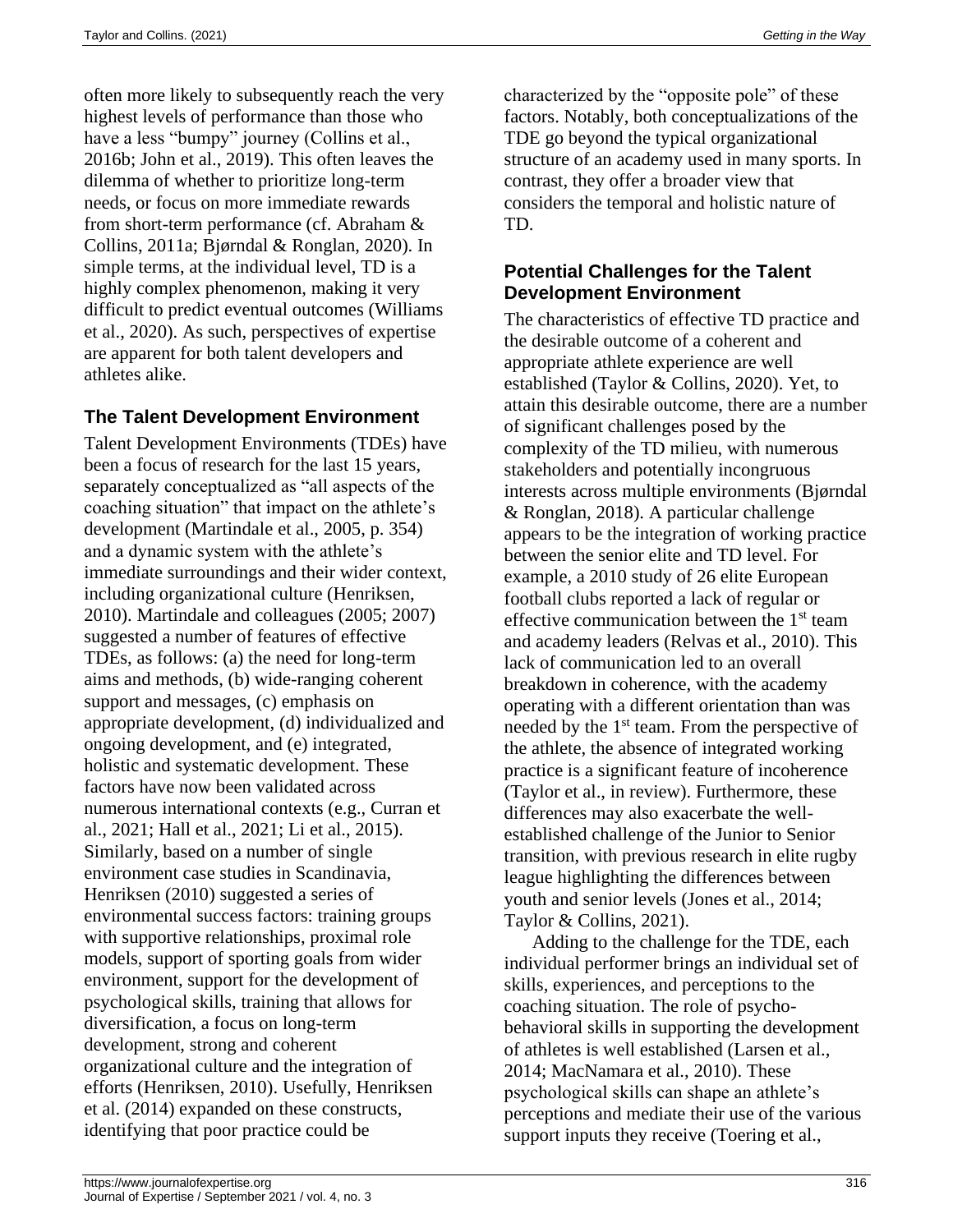2009). Where not fully developed, a lack of psycho-behavioral skillset can prevent an athlete's benefitting from environmental inputs, regardless of how well designed the support (Taylor & Collins, 2019).

## **Coherence**

As a potential solution to the challenge posed by multiple stakeholders and environments, the utility of developing shared mental models (SMMs) has been proposed as a means to promote optimal practice (Taylor & Collins, 2020). SMMs refer to the "overlapping mental representations of knowledge by members of a team" which, in turn, support greater team effectiveness (Van den Bossche et al., 2011, p. 285). In a similar manner to the shaping of curricula in the education setting (e.g., Wiliam, 2013), the target for these shared conceptual frameworks is the integration of support inputs and ultimately coherence of athlete experience. Coherence results when the different elements of an athlete's experience hold logical connection and are mutually reinforcing. This can be seen horizontally across a level of performance, where athletes experience complementary coaching and adaptive support based on changing demands. Coherence can also be vertical, where multiple stages of a pathway build chronologically from previous involvement towards long-term needs (cf. Taylor & Collins, 2021). Webb et al. (2016) suggested that coherence was underpinned by a clear understanding of the needs of a performer at each stage of the pathway. Conceptually, these shared understandings were proposed to facilitate the use of complementary and adaptive methods to be used in an age and stage appropriate manner.

The operationalization of these shared understandings among multiple stakeholders and the extent to which different inputs to the athlete are systemically combined is referred to as integration (Taylor et al., In Review). Horizontal integration of different processes would see stakeholders across a stage working with the athlete in an agreed fashion (coaches, sports science support, parents, schoolteachers etc.) to optimize their experience. Similarly,

vertical integration is the extent to which working practices are coordinated through the different stages of an organization or pathway (Abraham & Collins, 2011b; Taylor & Collins, 2020). Importantly, integrated working practice should offer the athlete an age- or stageappropriate role, with younger performers gradually becoming more and more responsible for the inputs that influence their development (Penney & Kidman, 2014). The target outcome of integration is a coherent athlete experience, with multiple actors engaging in a coordinated manner (Andersen et al., 2015) towards the achievement of commonly understood goals. Thus, overall coherence of the broader athlete experience appears to be the result of consistent integrated working practice, involving coaches across and between levels, external stakeholders and the athlete themselves (e.g., Larsen et al., 2020). From a TD perspective, the ability to develop and promote coherence is therefore an important feature of practitioner expertise.

This expertise is multifaceted, however, and attention to the distinct but complementary elements is important for effective practice. For the TDE to work towards the "ideal" principles of practice suggested by Martindale et al. (2005) and Henriksen et al. (2010), it appears that there are a number of interacting elements of good practice. Yet, while there is evidence of barriers experienced by TD athletes (Mitchell et al., 2020; Taylor & Collins, 2019) and the characteristics of ineffective TDEs (Henriksen et al., 2014), there have been no investigations into what *prevents* integrated working practice and coherence for the athlete. In essence, therefore, the present study moves beyond descriptions of poor practice and their consequences, to the identification of factors preventing the development of SMMs in the TD context. We believe this to be an important step, because in the real world, the management of a TD process is not as straight forward as positive case studies might suggest (Henriksen et al., 2014). By identifying specific barriers, we aim to offer TDEs and practitioners an opportunity to work with and around these barriers to optimize their practice. In addition, while negative case studies are becoming a more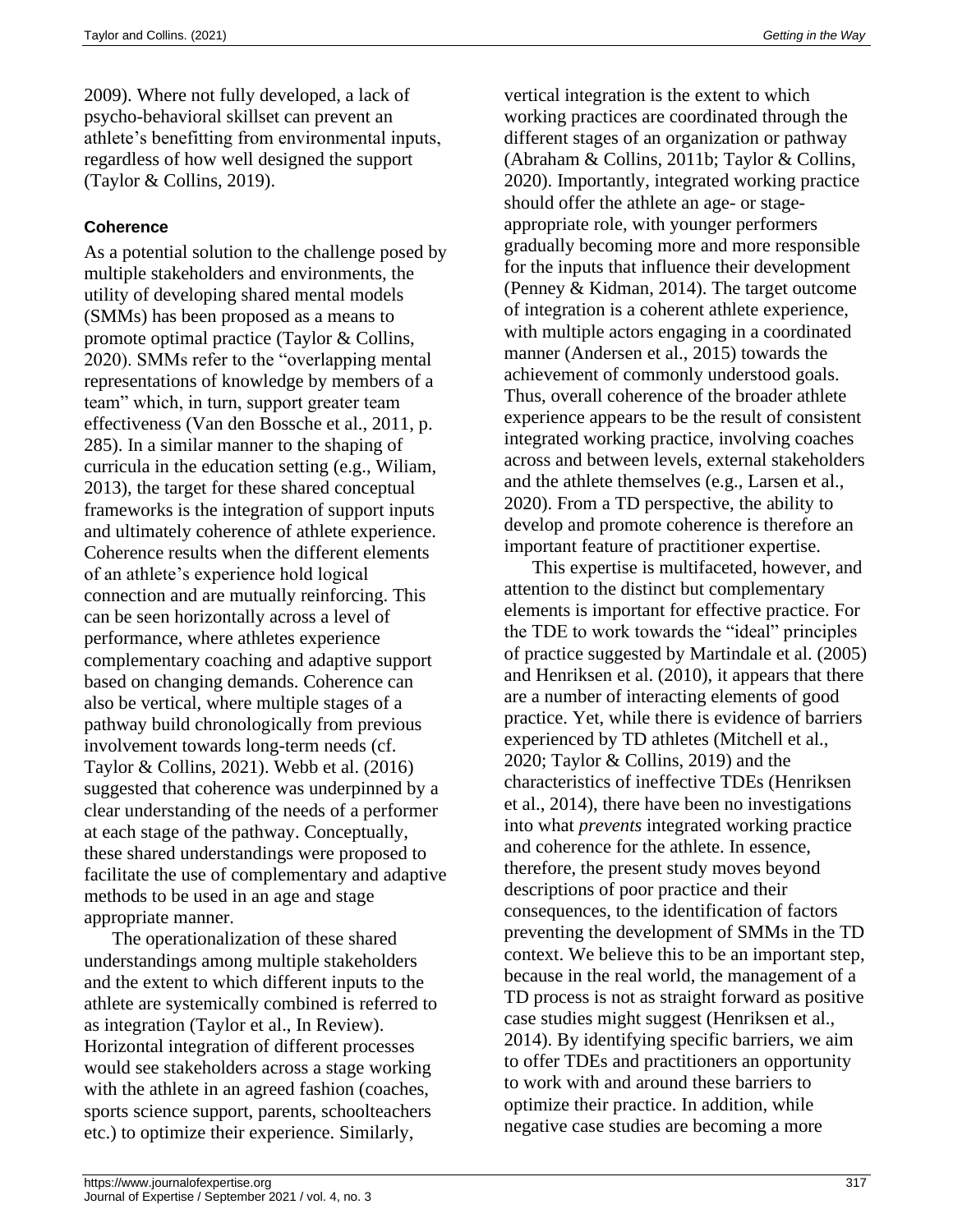popular method of investigation, they remain limited in number, a critical limiting factor for evidence informed real-world practice (cf. Kiely, 2011).

As a well-established and mature elite sport, rugby league offers an appropriate environment to understand the nature of barriers to effective TD practice. The elite level of rugby is dominated by leagues in Australia and the European Super League (SL). The SL competition involves 12 teams (11 English and 1 French). All SL clubs are licensed and, as part of the licensing arrangements, require an "accredited Academy." Academies in the UK operate an under 19 squad with the aim of transitioning players to their respective senior teams. Running parallel to this, the Rugby Football League (RFL), as the National Governing Body (NGB) in England, run age group international representative sides to supplement academy player development. The context was viewed as particularly relevant to investigate potential barriers given the sport's reputation for high quality TD practice and record of progressing players. In essence, rather than weighing up the relative effectiveness of practice in the pathway, we were interested in identifying the barriers to truly optimal practice in a well-functioning talent pathway. Thus, the specific aim of the study was to understand what barriers may prevent TDEs being able to offer an optimal experience to athletes.

## **Method**

## **Research Design**

Given the desire to produce usable knowledge for the TD practitioner, a pragmatic research philosophy was utilized for conducting the study. Pragmatic approaches suggest the employment of methods with the aim of answering questions and providing tentative solutions, rather than being driven by a distinct epistemological approach (Giacobbi et al., 2005; Jenkins, 2017). Pragmatism also suggests the prioritization of questions and methods that are practically meaningful rather than seeking generalized truths or subjective constructions (Denzin & Lincoln, 2008). Reflecting this pragmatic orientation and the aims of the study,

a focus group methodology was deemed most appropriate to understand the causes of suboptimal TD practice among a specific population of practitioners. An advantage of the focus group method is the potential to draw from a set of complex personal experiences, beliefs, perceptions, and attitudes through moderated interaction in a group (Morgan, 1996). Focus groups were also viewed appropriate given a lack of sensitivity about the topic area associated especially with its prevalence in participant's professional practice. Focus groups are distinct from interviews as they allow for informal group discussion among a purposely selected group of individuals. These discussions have the potential to be more naturalistic, allowing participants to speak freely among peers (Wilkinson, 1998). Consequently, they offer the opportunity to hear from different perspectives and paradigms, providing more than the sum of individual interviews with data on the extent of diversity within a group (Morgan, 1993). To ensure a variety of perspectives, group sizes were selected to allow participants to discuss their experiences and ensure that a range of viewpoints were raised (Morgan, 1996).

Furthermore, focus groups are also different from group interviews, with participants engaging in facilitated conversation, rather than being controlled by a researcher. This peripheral role allows for the generation of collective views and the meanings behind those views (Nyumba et al., 2018). Supportive of this and linked to the research aim, the first author played a peripheral role in discussions (Krueger & Casey, 2000). This allowed conversation to flow, but ensured marginalized voices were heard and, where necessary, guide participants with probes to keep the conversation on topic (Morgan, 1996). Some examples of this more decentered role included the following researcher questions to guide discussion: "What factors prevent optimal TD practice in your context," participants were offered probes such as the following: "What causes this issue?," "Has anyone else experienced this?" and "Can you offer an example?" (Denzin & Lincoln, 2011).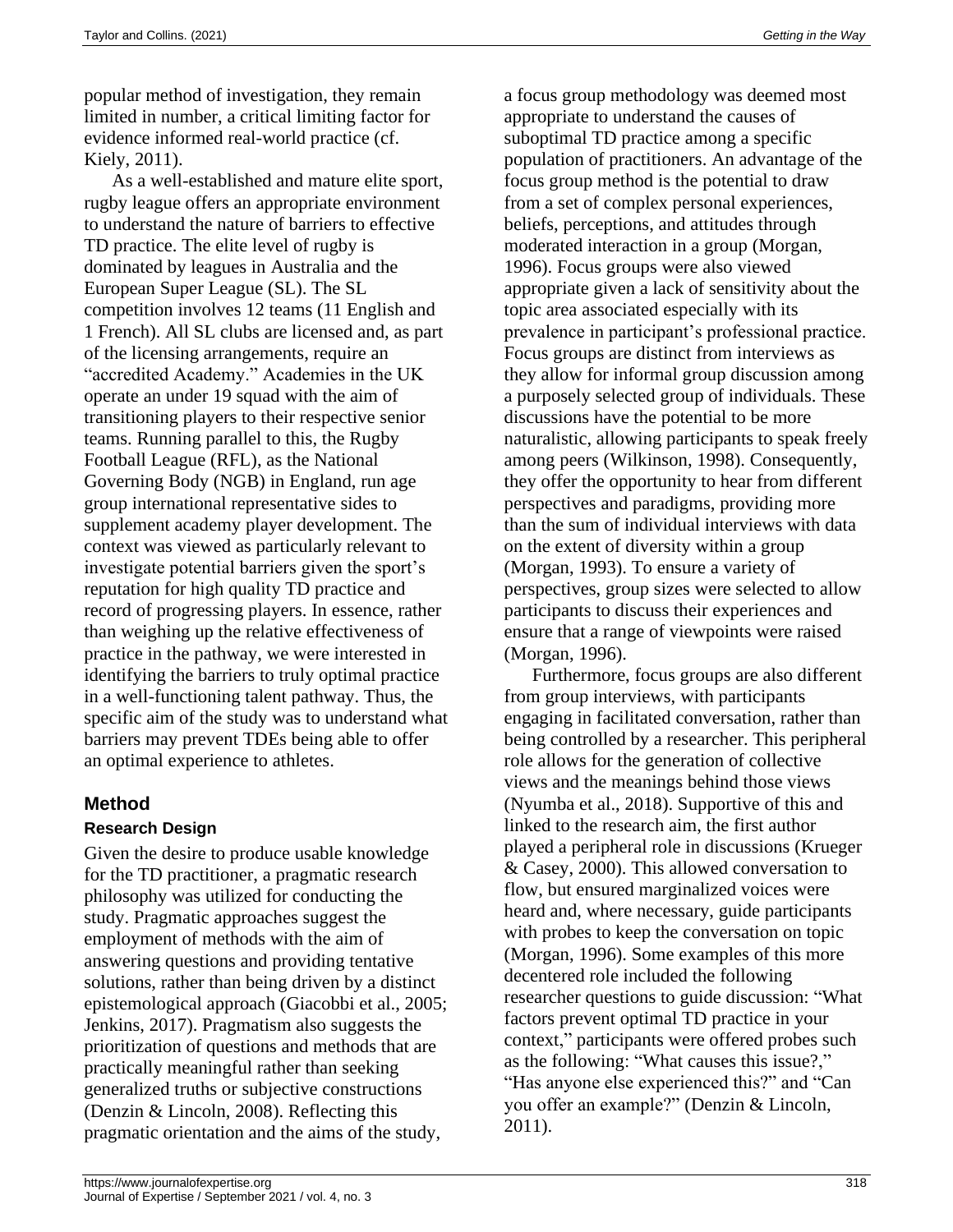# **Participants**

Subsequent to approval from the Institutional Review Board, a purposeful sampling criterion was used to approach academy and national staff by invitation through the RFL. This led to the recruitment of a total of 29 participants (all male) ranging in age from 29 to 55 years ( $M =$ 41.2,  $SD = 6.9$ ) taking part in six focus groups. Participants were coaches at a SL academy, coaches in the RFL player development department (henceforth C), or the Head of Youth in a SL academy (henceforth H). The sample provided representation from every club and the National Governing Body at the highest level of performance in English rugby league. The player development coaches of the RFL, although not being involved in the day-to-day running of academies, were included given their central role in the process of player development over the course of a player's early career. The breadth and depth of the participant group is especially relevant given the recent call for further research into the role and perceptions of the coach of organizational dynamics (Larsen et al., 2020). Prior to data collection, the first author engaged informally with all participants with the aim of building rapport and trust (Morgan, 1996). Subsequently, all participants were informed that the data would not be attributed to them, nor would any feature of the data be used to identify them.

## **Data Analysis**

Following initial set up, the focus groups ranged in duration from 38 to 42 minutes ( $M = 40.4$ ,  $SD =$ 1.62) and were transcribed verbatim, then checked against recordings for accuracy. Analysis was completed using a Reflexive Thematic Analysis (TA) approach, deemed most suitable given its utility for examining, in depth, the factors that underpin a particular phenomenon (Braun et al., 2018). TA, in contrast to coding reliability or codebook approaches, involves the development of themes as patterns of shared meaning underpinned by a central organizing concept (Braun & Clarke, 2020). Themes are generated through considerable engagement with the data and are mediated by the researcher's values, skills, and experience.

Therefore, rather than aiming for reliability, the process is inherently subjective and reflexive. TA is also advocated for research that aims to understand how personal experience is located in a particular socio-political context, across a data set, rather than on unique features of individual experience (Braun & Clarke, 2021). Finally and most pertinent to the applied nature of this study, TA is most appropriate for research that aims to offer implications for practice (Sandelowski & Leeman, 2012).

While not seen as a recipe, data analysis utilized the six-step process for thematic analysis as initially outlined by Braun and Clarke (2006). Recognizing the considerable interpretive role of the researcher, rather than being an entirely inductive process, data were coded using both inductive and deductive approaches (Braun et al., 2018). The first phase of analysis involved the first author's reading and re-reading transcripts, highlighting relevant material, and making annotations. This was followed by generation of semantic (capturing surface meaning) and latent codes (capturing the assumptions that underpin the surface meanings) (Braun & Clarke, 2019). Codes were then organized into initial themes as patterns of shared meaning, through an active and interpretative process (Braun & Clarke, 2020). Recognizing that themes do not simply emerge from the data, but rather are actively created by the researcher (Braun & Clarke, 2019), the second author acted as a critical friend and a reviewer of initial themes to consider their validity in relation to the data set. In the final phase, themes and subthemes were named by the research team, based on patterns of shared meaning (Braun & Clarke, 2019). All phases of analysis took place flexibly, allowing researchers to move backward and forward between steps, using QSR NVivo Version 12 as a tool to support the process.

### **Trustworthiness of the Data**

Given the centrality of trust and rapport among participants in qualitative research (Sparkes & Smith, 2009) and most especially in deploying focus group methodology, the first researcher deliberately sought to cultivate a trusting environment prior to the conduct of focus groups. The building of trust and rapport was further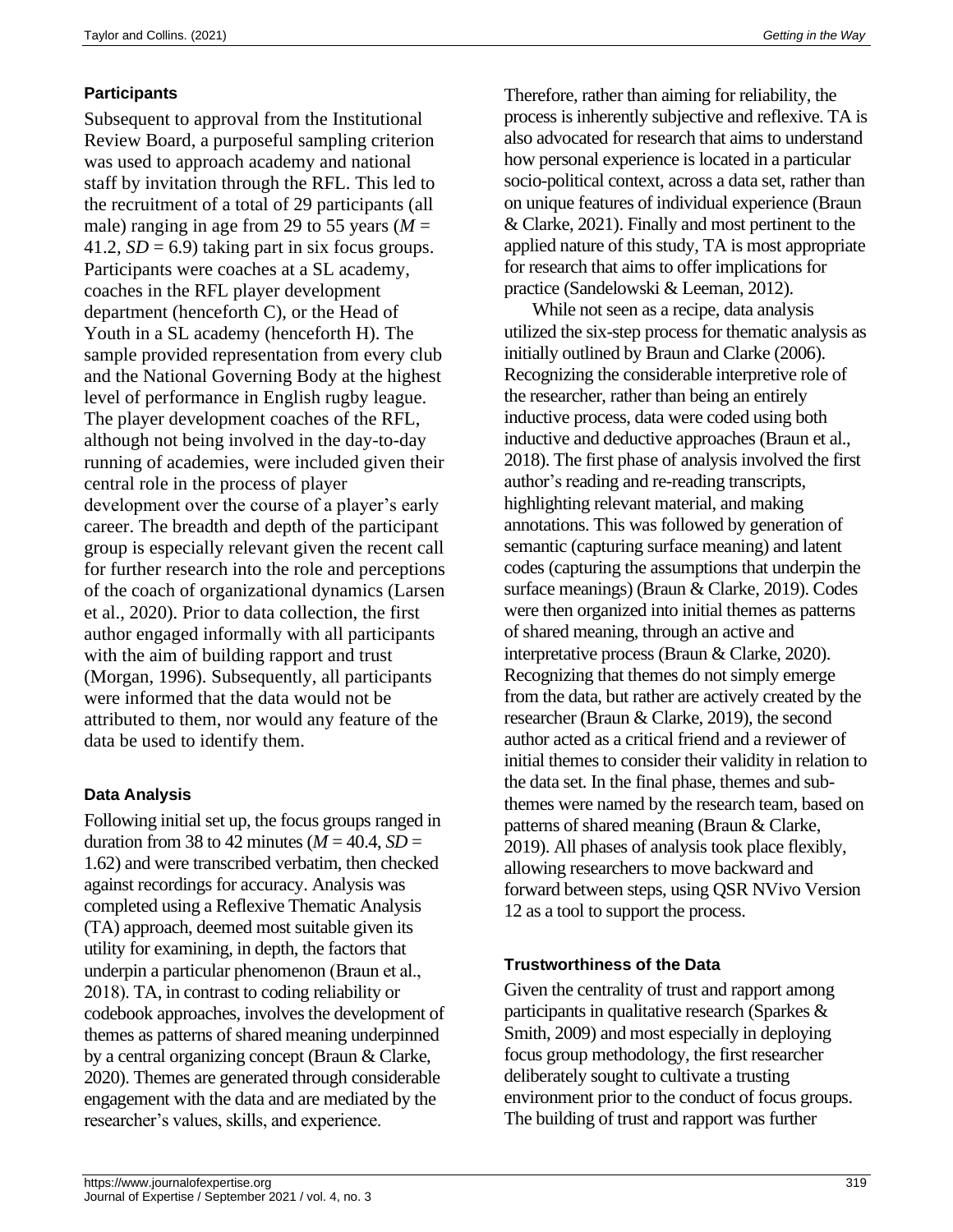enhanced by the partial "insider" status of the first author's career biography in a similar role to the participants in other elite sports (Berger, 2013). On this basis, Recognizing the need for reflexive practice, a journal was used to record thoughts and emotions related to the interpretation of data (Patton, 2002). Similarly, throughout the process of data collection and analysis, the second author acted as a critical voice, demonstrating a reflexive acknowledgement of the existence of other plausible perspectives (Smith & McGannon, 2018).

To enhance trustworthiness, member reflections were utilized, and all themes and subthemes were shared by email with a representative cross section of participants ( $n = 5$  coaches and  $n =$ 5 Heads of Youth) from across focus groups. Rather than seeking verification, member reflections encouraged the generation of further dialogue and understanding of meaning (Smith & McGannon, 2018). This gave participants the opportunity to provide additional insight to enhance findings. Engagement with member reflections was mixed and, although all participants were offered a follow up interview, the majority asked to reflect in email dialogue  $(n = 5)$  while others did not respond

**Table 1.** Barriers to optimal player experience

 $(n = 2)$ . Although a number of further interviews were conducted  $(n = 3)$ , those who declined can be explained by the high quality of participant focus groups and the busy nature of their roles. Member reflections emphasized the influence of the highperformance milieu and frustrations with poorly integrated practice through an organization. Notably, for the conduct of future research in expertise, some participants commented on their utility in their own reflective processes, and one noted "It's nice to actually be involved in this kind of research" (C).

## **Results**

Following thematic analysis of focus group data, three themes (the high-performance milieu, a lack of integrated practice, and coaching failures) were developed to understand barriers to optimal experience for the individual player. Table 1 presents all themes and sub-themes with exemplar quotations to allow the reader to engage with the experience of the participants and to illustrate the analysis.

| <b>Theme</b>                                        | <b>Sub-theme</b>                                | Raw data exemplar                                                                                                                                                                 |
|-----------------------------------------------------|-------------------------------------------------|-----------------------------------------------------------------------------------------------------------------------------------------------------------------------------------|
| Pressures of the<br>high-<br>performance<br>milieu  | Business demands                                | "There is pressure to move players up. They (owners) need to reduce the<br>average salary to get the best top end players." (H)                                                   |
|                                                     | Short-termism                                   | "One of the big ones is the time factor that a head coach has his job is<br>on the line, owners need results." $(C)$                                                              |
| <b>Lack of</b><br>integrated<br>working<br>practice | Number of voices around<br>the player           | "It is all about consistency of message, we need to be on the same page.<br>We all need to sit around a table and decide what the current messages are<br>for that player." $(H)$ |
|                                                     | Lack of intra-club role<br>clarity              | "A coordinated system of doing it is important; you can't just rely on<br>getting the coach on a good day. It is coordinating over years; it cannot be<br>ad hoc." $(H)$          |
|                                                     | Impact of unhelpful inputs                      | "I think they have got different people telling them different things, and it<br>gets confusing as a player." $(C)$                                                               |
|                                                     | Player's inability to utilize<br>support        | "They need to be able to self-evaluate, then they will be able to take what<br>they need from it." $(H)$                                                                          |
| <b>Failures of</b><br>coaching<br>practice          | Coaches unable to meet<br>player needs          | "I think the levels of understanding aren't good enough, I did it myself, I<br>got jobs because of what I did as a player." $(C)$                                                 |
|                                                     | Lack of a psycho-<br>behavioral skills emphasis | "Players have often had people do it all for themToo often, players<br>expect the coach to do it for them, the players have to take responsibility."<br>(C)                       |
|                                                     | Lack of challenge                               | "A lot of these lads, they just get too much smoke blown up them." (C)                                                                                                            |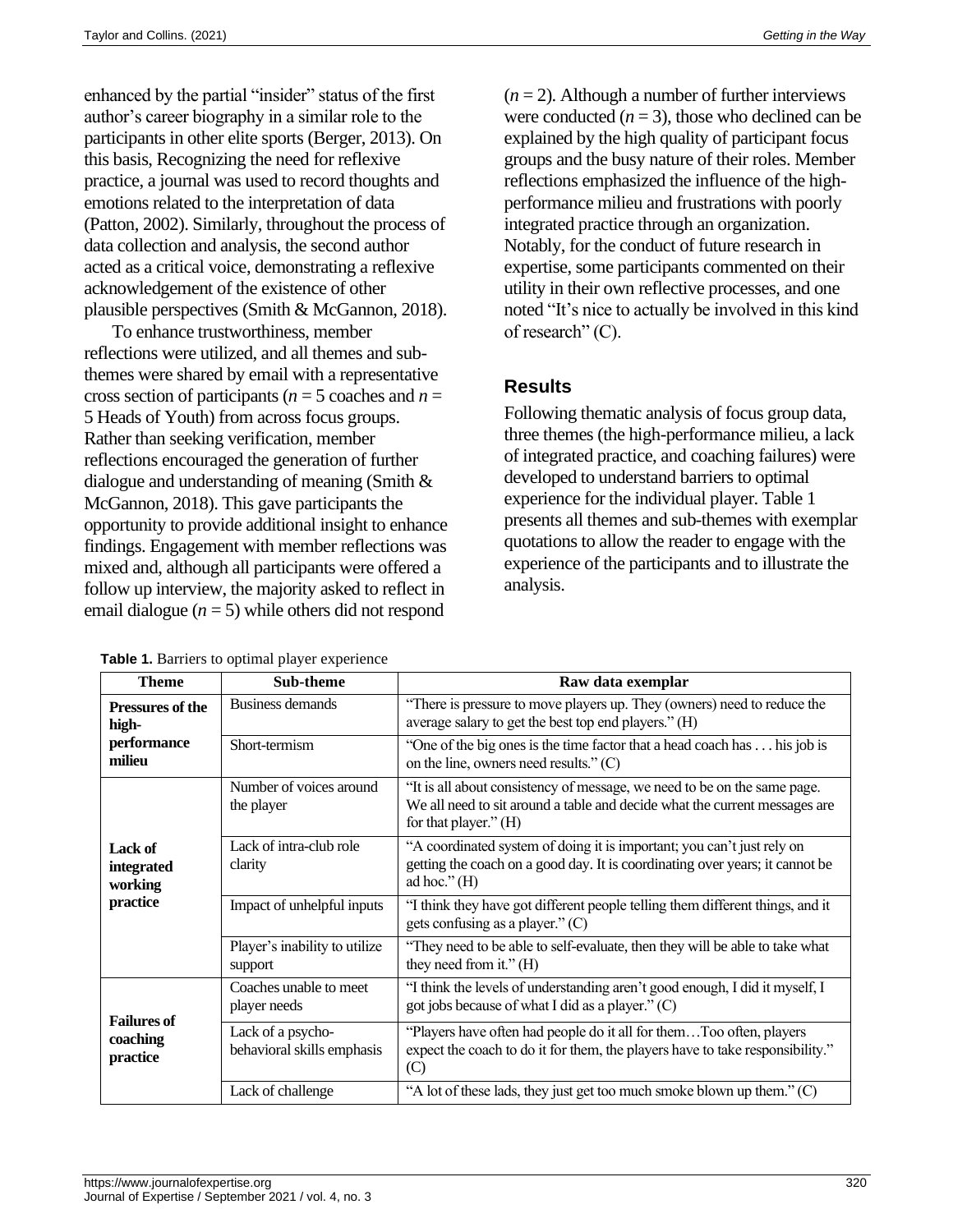## **Pressures of the High-Performance Milieu**

Focus groups reflected on the pressures of the high-performance milieu acting as significant barriers to the overall effectiveness of long-term TD practice. Cultural and socio-political realities were perceived to impact on the orientation of all support figures who worked with young players and the priorities of the wider organization.

#### **Business Demands**

A particularly prevalent barrier was the financial imperative, often driven by club owners, requiring young players to make effective contributions to first team performance as early as possible. Pressure from club management was felt by all in the club structure to progress the performance levels of players quickly: "Owners, they just want to see players progressing quickly" (H). Focus groups attributed the source of pressure being the need to evidence return on academy investment. In some clubs this was driven by a need to stay within the salary cap as a result of increasing senior player salaries. For others, there was a desire to minimize salary costs and maximize team performance at the lowest possible cost.

Similarly, SL clubs often run relatively small squads, either because of the cost of senior players relative to the salary cap or overall financial limitations. Consequently, the size of the senior squad size often led to players being drafted into training or playing before they were ready. This meant that the first steps in the senior environment were rushed and lacking appropriate preparation: "Sometimes it is 'I need a winger in this session,' and you don't expect them to get that opportunity. You can't prepare them properly" (H). Participants reflected that this often left young players at a long-term disadvantage and in a number of cases led to being "labeled as not good enough" (H).

### **Short-termism**

The need for SL teams to win and the short-term judgements conferred on senior coaches as a result of their week-to-week performance led to many adopting a short-term focus. This was

seen to work against the interests of young players who, for the most part, required a longer-term approach. Focus groups discussed the impact of performance pressure on seniors and how it changed their approach. Several members of focus groups had previously coached at senior level. One reflected on his experience of the role: "Everything going so fast with the need to win games, you feel like you have to work with the senior players to get them ready, you forget the need to work with the younger ones" (C). The inherent tension between the need to win now—and develop young players for the future—was seen as a critical barrier to optimal developmental experiences for young players:

The coach's job is on the line, but he is also responsible for the development of that player. I am fortunate that I've worked with some good ones at that, but also some very poor ones (H).

The pressure conferred by the demands of the elite game often led to senior coaches adopting sub-optimal long-term strategies for working with young players. They were given restricted roles, limiting the development of characteristics that could have distinguished them as elite players later in their career:

It comes back to the challenge that comes with winning games getting in the way of genuine development. We all talk about developing decision makers and independent thinkers, but we lose a game, and it returns back to, why did you do this and why did you do that. Results get in the way (C).

Focus groups felt that coaches who didn't see longevity in their role were unwilling to consider the long-term needs of players, especially those needing a longer-term approach:

Sometimes the players are on a hamster wheel, they run like mad for 10 months, they aren't ready yet. Take a three-year planning process, give them a profile, and assess them in all aspects of their game. Say they aren't going to be ready in 12 months, but ready in two, three or four years (H).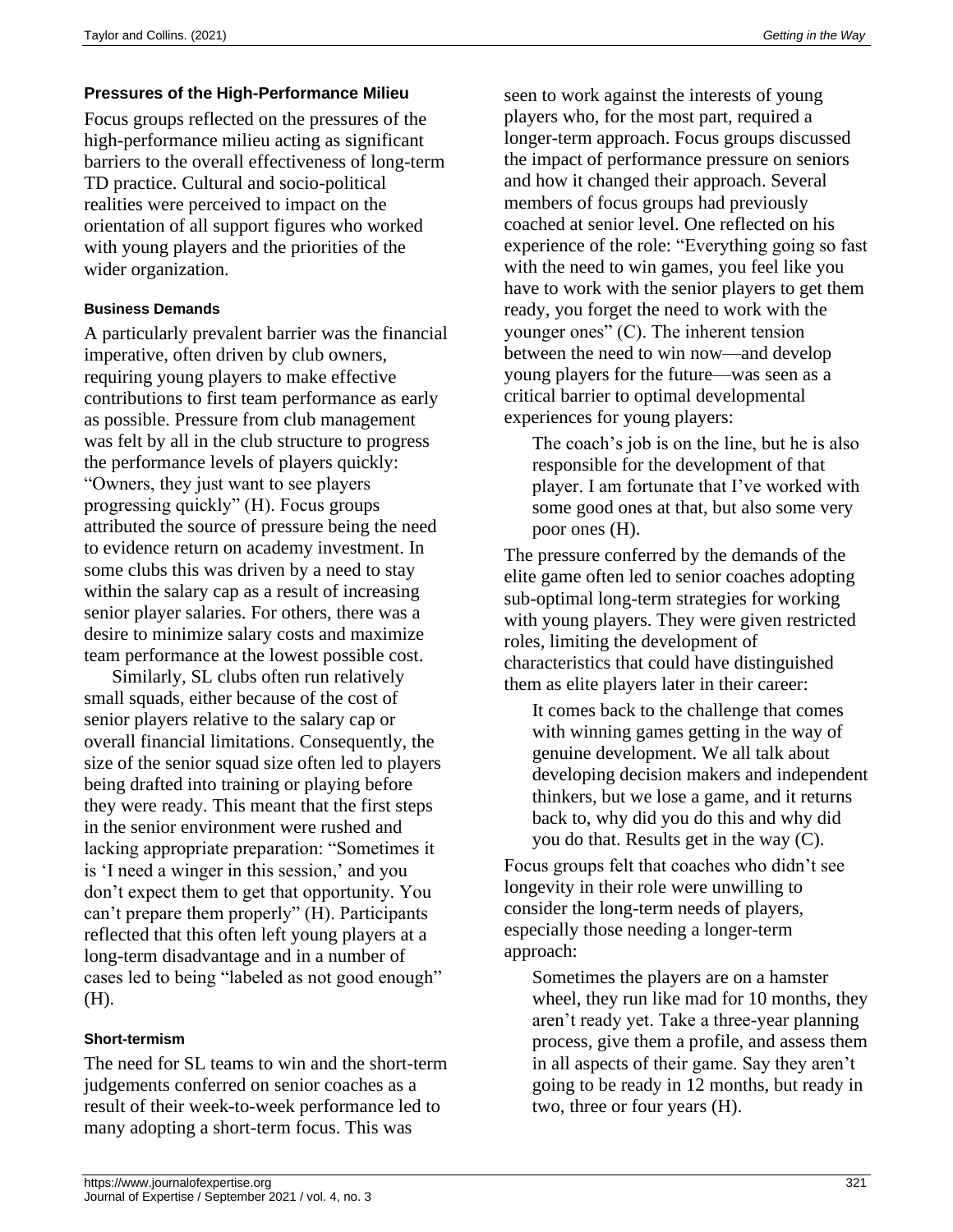A short-term focus was also seen to affect the philosophies of senior coaches and acted as a significant blocker to stage-appropriate experience. This encouraged some senior coaches to operate with a singular focus on winning the next game. The lack of a long-term view, considering both short- and long-term needs (cf. Abraham & Collins, 2011b) acted as a barrier for all in the club structure, preventing appropriate expectations of young players.

The consequence of short-termism was often a high turnover of senior coaches and the need for participants to create new working relationships with different senior coaching teams: "Clubs are unstable and bringing in the wrong coach can create a major problem [in] relationships, coaching philosophy, everything" (H). Focus groups also perceived that shorttermism prevented clubs seeing the value of investing in a reserve grade (a bridging team between academy and senior teams). This prevented an appropriately staged increase in challenge for young players, and this gap was often too great a step change for players to cope with: "We have a separation between 1<sup>st</sup> grade and academy, and no matter what you do, there will always be a separation"  $(C)$ . As a result, the step from academy to first team performance was too big a step change in challenge for many players.

## **Lack of Integrated Working Practice**

Focus groups also reflected on a number of factors that prevented the individual player receiving and utilizing the support that was available to them. This lack of appropriately integrated practice left players confused and unable to maximize their experience.

## **Number of Voices Around the Player**

Participants frequently reflected on the impact of the number of voices around the player and the effect of their input. Young players were subject to a wide range of different advice: "Young players stumble because they get too many people telling them too many different things" (C). This was perceived to be an even greater issue as players increased their individual reputation, often accumulating more people with a desire to influence their trajectory: "With everybody wanting their little bit of the player to be able to say that they helped him along the way, especially when they are perceived to be very high potential" (H). An experienced coach, reflecting on the challenges he perceived as being critical to player development suggested that "it is everyone parents, friends, scouts, agents, managers, anybody that you can think of" who actively affect the experience of the player. This was especially the case for young players who were going through periods of high challenge and seeking the support of others, as depicted below:

I had two calls from agents telling me who should be playing, how they should be playing. I got a call off an agent when we dropped a player who was nowhere near, telling me how wrong I was. I got a call from a parent about her son needing to do x, y and z in training to keep him happy. I think our young players get it from everywhere (C).

For the TDE, the higher the number of stakeholders, the greater the risk to the individual player. As the number of inputs increased, appropriate action was harder to coordinate. Often leading to confusion for the player.

## **Lack of Intra-club Role Clarity**

Similarly, a lack of role clarity among club staff acted as a barrier to appropriate experience for the player. Exemplified by the words of one coach, this was seen as a particular problem with players who were at the start of their transition into the senior squad:

I've had one of the coaches knock on the door to talk about two players who have spent the whole preseason with  $1<sup>st</sup>$  grade, and he was telling me that I should be doing some more work with these boys because they aren't good enough. I was kicking myself because I should have picked him up and thrown him through the door. He's had them all the way through preseason, and he is having a f\*\*\*ing pop at me because they aren't good enough!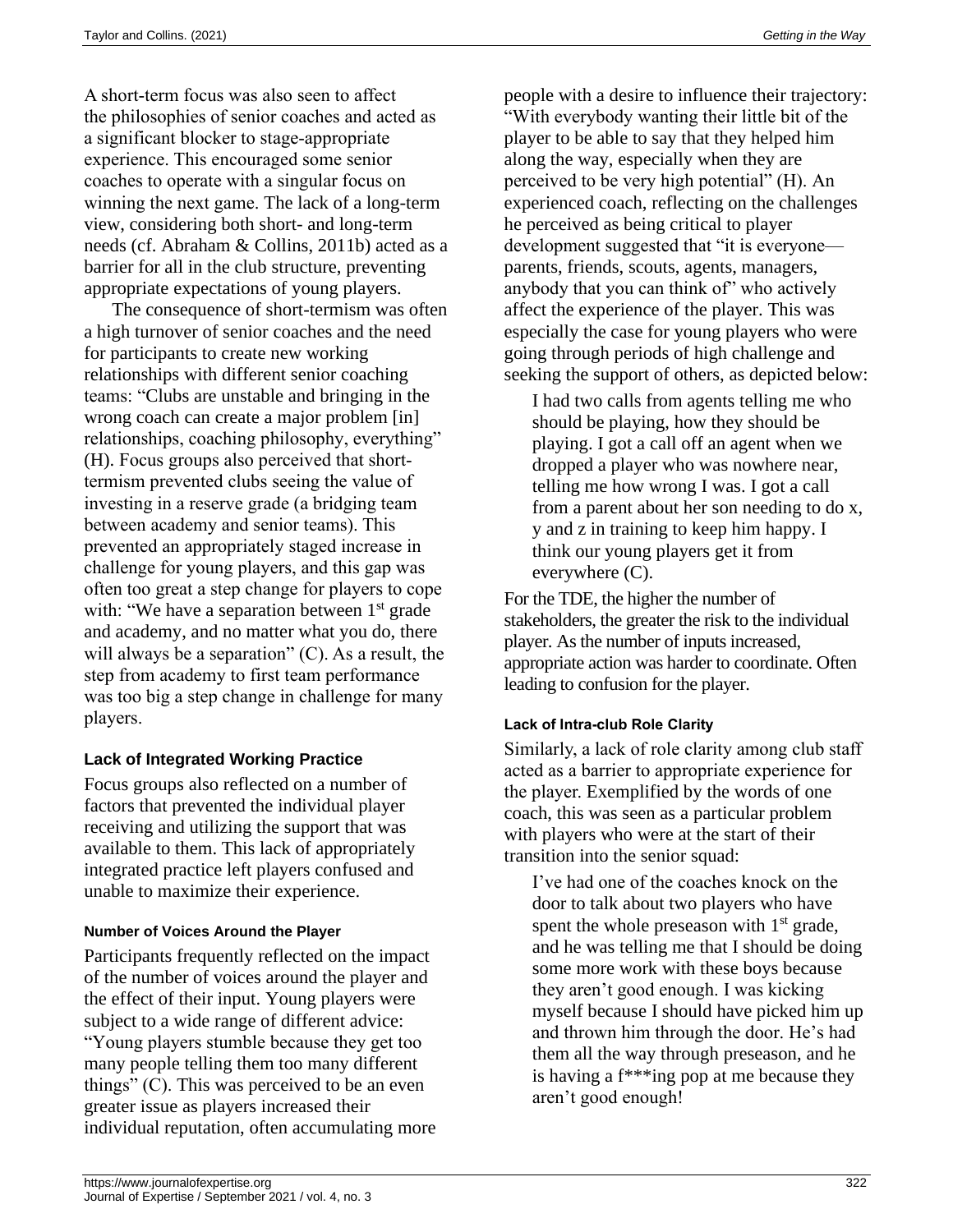This lack of role clarity, at both the individual and organizational level, led to suboptimal development experience for the player and intraorganizational conflict. Young players were often treated as guests in senior training, without a focus on their own developmental needs. Indeed, some participants experienced their efforts to generate role clarity being ignored by senior coaches with different priorities:

I sent a player up last year . . . I went to watch the session, and the first thing that I saw was the coach doing all the things that we had asked them not to do! Afterwards they asked, "Why is he coming up to us?" (C).

This often led to the needs of young players failing to be met by senior coaches lacking an understanding of their role in developing younger players:

I didn't think the young players were getting enough attention or development. I suggested that when the first team players went home at lunchtime, that they have another block of specific work. I think there is a massive void between junior and senior players (C).

A number of participants suggested that the absence of a "transition coach" who worked across both the senior team and academy was a critical feature in being able to integrate the working practice of both departments. Without this role, players were seen to miss out on the necessary developmental experiences required to manage the step change in challenge.

#### **Impact of Unhelpful Inputs**

Although barriers to effective practice were created by the large volume of inputs to the athlete and a lack of role clarity; it was the advice of unhelpful actors that were deemed to be the most significant barriers to optimal player experience. Often, these unhelpful inputs came from peripheral figures not considered a part of the player's support network: "Scouts can tell them what they want . . . but, that scout might have been the player's first point of contact with the club as a 14-year-old . . . they might trust them" (H). Some parents appeared to have an

especially negative impact on a player's experience. Participants described the impact when parents inappropriately shaped a player's views, especially when their son was performing at a lower level than their peers. Exemplified by a coach's reflections: "You are going to get uneducated parents…there are jealousies. It is nearly impossible" (C). This was the same for senior coaches, who could have a significant impact on a young player: "A throwaway comment from a head coach that could be made to a more senior player can have a massive impact. They will remember that more than years of work by an academy coach" (H). The maladaptive impact of unhelpful inputs was perceived to be particularly prevalent during phases of high challenge such as a period of poor performance, or when adapting to higher demands.

#### **Player's Inability to Utilize Support**

Reflecting the bi-directional nature of the coaching process, the individual player was perceived to have a critical role in supporting integrated working practice. Those players who lacked the skills to seek support actively—and use it—failed to learn from their experiences: "They need the social skills to speak to coaches about how they can get better and have good social skills with physios and S&Cs [strength and conditioning coaches]; [that] makes a big difference" (C). A particularly prevalent feature of this inability to utilize support was the capacity of the player to generate their own feedback, or use that of others, appropriately (cf. Carless & Boud, 2018). Participants reflected that players often didn't use feedback appropriately, ignoring well-integrated support. For example, a coach, reflecting on a high potential player said, "He didn't want to accept any feedback, he didn't accept anything at all." Yet, coaches also discussed players that hadn't been able to discriminate between contradictory inputs and take appropriate action. As one coach said, "Too many follow everything that they hear; it takes a strong player to go, 'No, this is my pathway, and I appreciate you giving me feedback, but I know where I am going'" (C). This lack of individual capacity was perceived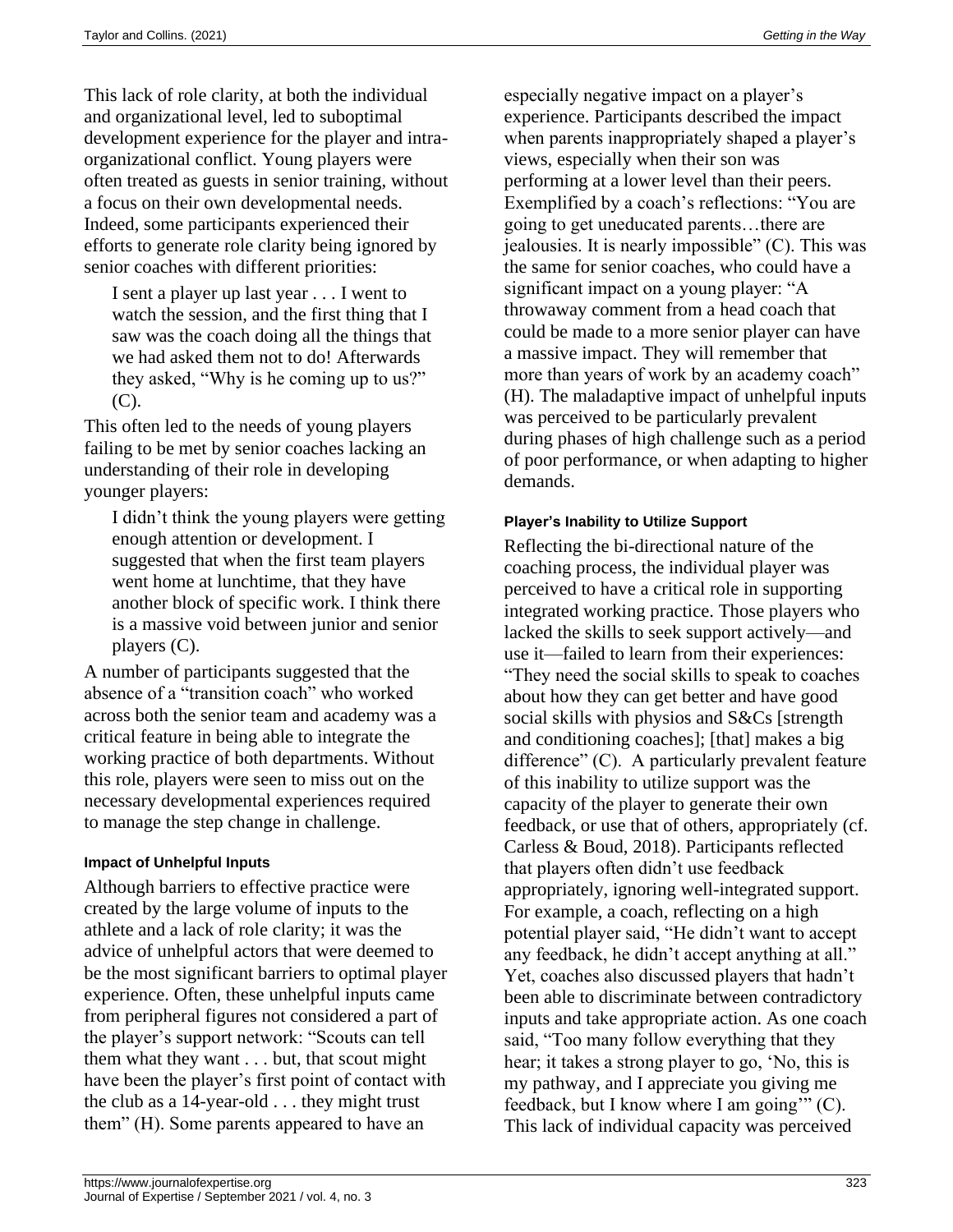to become apparent when players were subject to an increased range and intensity of stressors as their performance progressed. It also served to highlight that the individual player has a core role in the support network, rather than being a passive recipient.

## **Failures of Coaching Practice**

In addition to the barriers of the highperformance milieu and poorly integrated practice, participants reflected on coaching errors, and those of others that prevented optimal experience for players. These errors were seen on all levels from the macro (whole pathway) to the micro (individual coach to player interactions).

### **Coaches Unable to Meet Player Needs**

With coaches often transitioning from playing careers, they felt unable to meet the needs of individual players. A lack of knowledge of development needs and effective TD practice led to younger coaches simply copying the practice of senior coaches: "Some of the problem is that (coaches) might then treat the academy as a watered-down first team, and coach inappropriate things" (C). Coaches were perceived to operate effectively at the team level, but often to the detriment of the individual player. Exemplifying the lack of knowledge to meet player needs, one coach reflected:

My theory is that the most uneducated people in the club are the coaches because they are just ex-players. The reason that their path isn't managed well is because we are just trying to figure out what to do with them.

Participants also perceived that senior coaches failed to meet the needs of young players, lacking a reference point for their overall developmental journey. One of the participants reflected on his previous role as a senior coach:

One of the things I have done as a head coach is be[ing] very frustrated and lacking patience, I needed to put myself in their shoes. It is important that we have a much better understanding of the player…sometimes to bowl them out in

front of everybody isn't a good way to go, and I have done that (C).

Focus groups also offered their perceptions of senior coaches and their lack of understanding of developmental needs. One Head of Youth commented, "How many times have we seen an academy player been sent out to stand on the wing, and I have done it myself without understanding, they f\*\*\* up and get an absolute bollocking." This lack of focus on the individual was believed to have a detrimental effect on young players who were often significantly impacted by the input of senior coaches.

### **Lack of a psycho-behavioral skills emphasis**

Participants described the failure of coaches to emphasize the development of a psychobehavioral skillset as a critical barrier to appropriate developmental experience: "We have loads of big, strong, athletic players who are technically and physically quite good, but mentally poor. They just drop away" (C). Rather than being a deliberate decision for pathways to deprioritize psychological development, it appeared to be a lack of knowledge: "I don't think we know how to do this"  $(C)$ . Thus, focus groups acknowledged the need for an emphasis on psycho-behavioral skills, but these capacities had rarely received any deliberate focus through the developmental journey. The lack of psychobehavioral emphasis was perceived to be especially important when the challenge level increased and players lacked the skills to be adaptable, independent, or resilient.

### **Lack of Challenge**

Concomitantly, the largely positive and challenge-less pathway experiences of players meant psycho-behavioral skills were rarely tested as players progressed. Focus groups perceived this overall lack of challenge or experience of negative emotional disturbance as a failure of coaching practice and a significant barrier to long-term development (cf. Taylor & Collins, 2021). These failures were often perceived to begin in the community game (prior to academy entry):

A lot of our players who have been in these super teams as young players struggle. They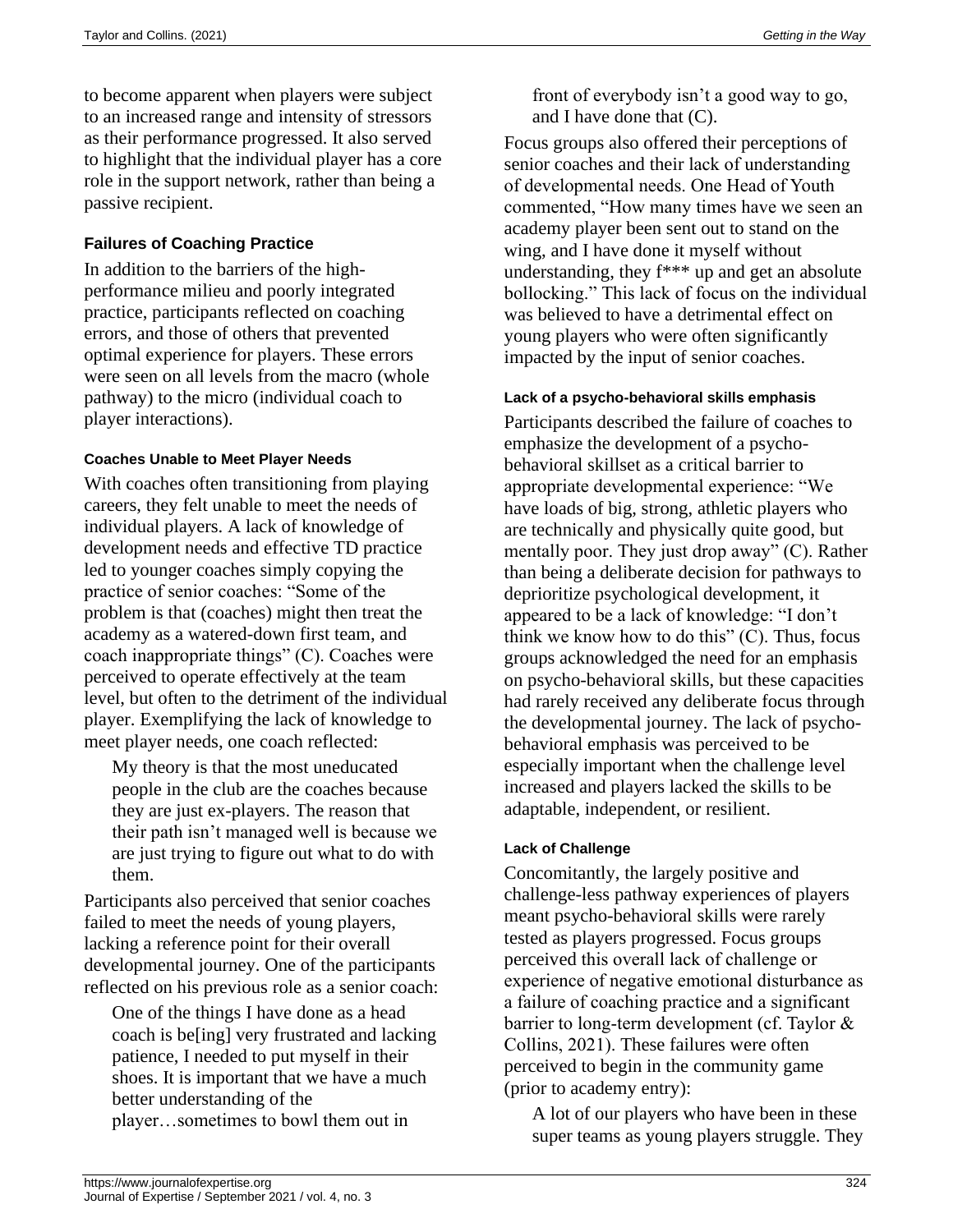are not used to adversity, getting beaten, being challenged by bigger stronger players. Having those experiences to draw back on makes them mentally stronger (H).

Similarly, a number of participants believed that academy coaching perpetuated challenge-less experiences for player: "It is easy for an academy coach to keep giving positive feedback, but it isn't what the kid always needs. Understanding them and giving the appropriate feedback is critical" (C). The failure of the coaching process to provoke emotional disturbance was also seen as a barrier to effective skill development. High challenge levels were perceived to draw attention to career limiting weaknesses prior to the senior game: "You can give them the same feedback for two years, but until it is really exposed and tested, they might not realize how important it is"  $(C)$ .

These factors contributed to the failure of coaches to adequately prepare players for the challenges presented by the senior environment. As one coach stated, "We can't just expect them to be chucked into an environment where winning is everything and expect them to be able to cope if they haven't experienced a little bit of it." These marked differences in the academy context and senior coaching were perceived to act as a barrier to long-term development.

# **Discussion**

The specific research aim was to understand from the coach's perspective what barriers prevented TDEs generating optimal experience for the TD athlete. Findings offer a grounded view from an extensive sample of TD coaches working in elite sport, suggesting several factors that may prevent effective practice and optimal athlete experience. Barriers were perceived to be a result of three primary factors: (1) the pressures of the high-performance milieu, (2) a lack of integrated working practice, and (3) failures of coaching practice. The range and depth of barriers discussed by members of focus groups, often highly successful TD coaches or leaders, highlight the value of an unvarnished approach to research. Previous research would suggest that, ideally, performance organizations

should seek to create a fully vertically integrated process of TD throughout an organization (Webb et al., 2016). Yet, studies such as the present, and others of a similar vein, show that even in talent pathways with a record of success, the management of effective TD is far from straight forward (Henriksen et al., 2014). We will discuss the findings in relation to the Martindale et al. (2005) model of effective TDEs.

At several clubs, there was an inherent pressure for players to be accelerated and to be readied for 1<sup>st</sup> team performance, and clubs often felt the need to use shorter-term aims and methods. Pressure impacted senior coaches who needed to prepare teams, with limited financial resources, to win at the weekend and retain their jobs. It was a pressure also felt by Heads of Youth needing to justify their player development process to club leadership, who often expected young players to progress rapidly. In the presence of these conditions, it appeared difficult to maintain a long-term vision, purpose, or identity (cf. Henriksen & Stambulova, 2017).

The TDE's ability to offer wide-ranging coherent support and messaging was challenged by the number of different stakeholders that populated the overall milieu. This made it difficult for clubs to coordinate or work effectively with those influential in a player's development. This supports previous findings characterizing the TD milieu as highly complex, with a variety of actors with often competing agendas (Bjørndal & Ronglan, 2018). It also highlights the potential for high potential athletes to be subject to an accumulating number of voices, all seeking to impact the developmental trajectory of the individual athlete (Taylor et al., 2021).

Although as younger players were training and often playing at the highest level of the sport, focus groups highlighted that they still had a wide spectrum of developmental needs. The requirement for senior teams to win, the methods adopted by senior coaching teams, and a lack of knowledge of, or empathy with, developmental processes held the potential for some players to miss stage appropriate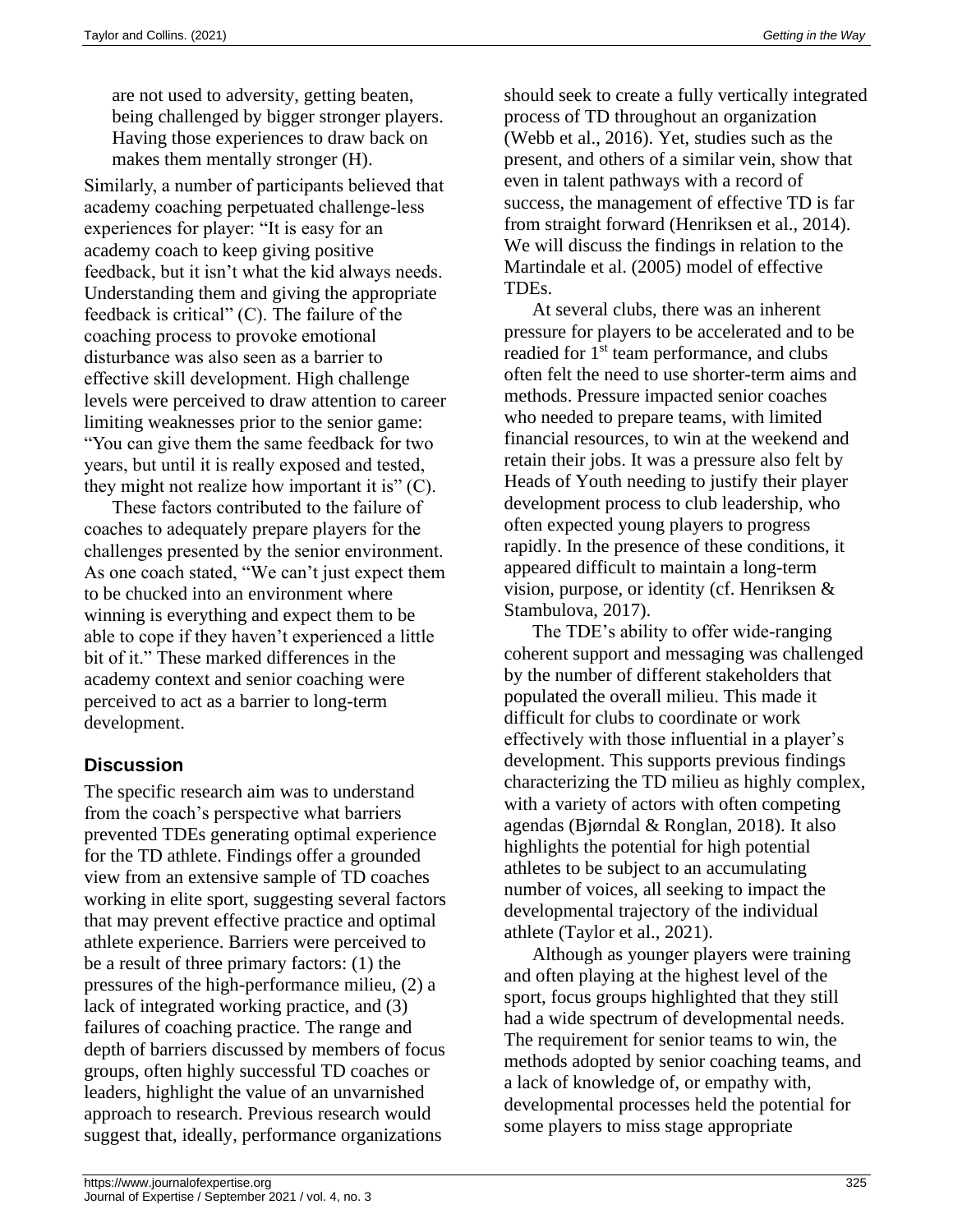experiences, thus stunting their overall growth (cf. Storm et al., 2020). These failures in developmental practice were exacerbated as players often lacked appropriate challenge at earlier stages of their pathway journey (Collins et al., 2016b; Nash & Taylor, 2021). This was coupled with a step change in challenge following rapid promotion of players to the senior team, or a lack of a graduated increase in challenge post academy (Taylor & Collins, 2021).

Additionally, a lack of role clarity meant various stakeholders were often unaware of who was responsible for the developmental needs of the player, with a lack of regular individual review processes (cf. Gibson & Groom, 2018). The lack of these processes emphasizes the need for long-term individualized and ongoing development of athletes (Collins et al., 2016a; Henriksen & Stambulova, 2017). These factors, coupled with the mismanagement of challenge, were perceived to be a critical barrier for the TDE aiming to optimize their practice. Ultimately, a variety of complex and multifaceted barriers mitigated the efforts of the TDE to generate an integrated, holistic and systematic approach.

Notably, focus groups suggested a dual focus whereby the individual characteristics of the player *and* environmental factors were causative of a suboptimal experience for individual players. As players became subject to the range of highly challenging, complex, and competing demands offered by the senior environment (Røynesdal et al., 2018) it was perceived that players needed to manage and actively discriminate between different and often contradictory inputs. Those players whose pathway hadn't required the development of relevant skills and navigation of appropriate challenges were seen to struggle with these demands. This not only supports the contention that long-term development is facilitated by psychological skills but additionally, that these skills underpin an athlete's ability to both cope with and learn from challenging experiences (Larsen et al., 2014; MacNamara & Collins, 2010). Thus, psychological skills were seen to shape an athlete's experience and their overall

perception of events (Savage et al., 2017; Savage et al., 2021). This appears to suggest a complex dynamic between the agency of the individual athlete and how the environment acts upon them (Taylor & Collins, 2019).

# **Limitations**

Findings of the study aside, it is clearly not without limitations. For example, the retrospective nature of enquiry, with participants being asked to reflect on previous practice, generates a risk of recall bias. Yet, given that all participants were current practitioners within an elite club or in the national academy pathway, the issues being discussed were key elements of their current and ongoing professional practice. As another potential limitation, asking participants to reflect on their personal practice in a focus group setting may have led to selfpresentation effects or polarization of the group (Morgan, 1996). Similarly, while the use of focus groups may allow for a rich dialogue that is greater than the sum of individual interviews, it doesn't allow for an in-depth investigation with a single participant. These limitations were partially mitigated using member reflections, where participants reflected on the overall themes of the broader data set, and, of course, by the number of open expressions of failure from the participants in the focus groups. It is also clear that the sample lacks gender diversity, both among participants and the athletes they coach (Curran et al., 2019), albeit an accurate reflection of the current milieu in the sport. Given that the aim of this study is not statisticalprobabilistic generalizability (cf. Smith, 2018), these factors should influence the reader's consideration of the transferability of findings (Tracy, 2010).

Future research should explore the nature of the causes of suboptimal transitional experiences in other contexts and sports. In seeking to build on the current findings, research may also consider approaches to the development of an individual athlete's capacity to engage with the complex TD milieu and how this might be integrated into a developmental process. Finally, focus groups were asked to reflect on their experiences of barriers to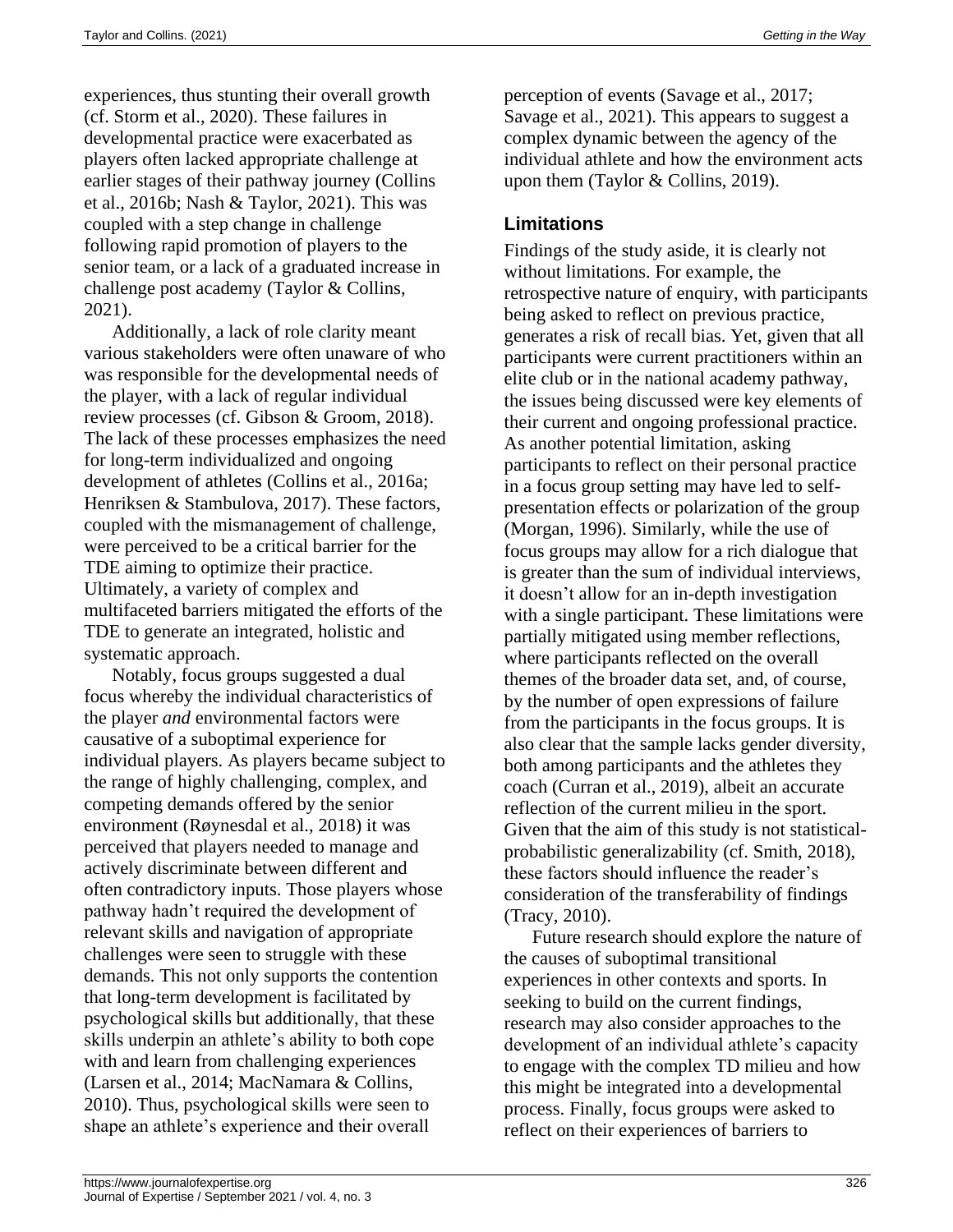effective practice in their domain. This study Does not seek to offer an evaluation of the overall effectiveness of TD in rugby league. Indeed, it is perhaps an indicator of the quality of the sport's leadership that they were open to considering barriers to optimal practice. The importance of this *via negativa* approach is one that has been encouraged in the broader literature (Gilovich et al., 2002), but has so far been underutilized in sport and especially TD research.

# **Practical Implications**

Seeking to offer recommendations for the TDE, recent work has highlighted the value of generalized planning that can be continuously adapted for individual athlete needs (Bjørndal & Ronglan, 2020). Building on concepts of this nature, we would suggest the use of a top-down *and* bottom-up approach to mitigating barriers to optimal experience. From the top down, coordinating and orchestrating the variety of inputs to the athlete. We would suggest that an effective way of operationalizing this would be through the development of SMMs. As a result of the number and influence of a variety of internal and external figures, this would ideally be done between levels of an organization and external stakeholders (Webb et al., 2016). The focus for the SMM would be generation of an understanding of an athlete's developmental needs as well as role clarity for different stakeholders. This may help to mitigate some of the organizational pressures of elite sport, with long-term planning being supported through coherent messaging up and down a pathway, based on a strategic and nested agenda (Collins et al., 2016a; Henriksen & Stambulova, 2017). For clarity, we certainly do not believe that the generation of SMMs are a "magic wand" solution to the socio-political barriers identified in this study. They do however have the potential to improve the quality of integrated working practice within and across pathways. We would also suggest that if appropriately generated across *all* stakeholders, the business case for TD may be clearer. For example, if the CEO of a club understands the long-term process for a young player to succeed at the elite

level, they will be better placed to support player development with their own decision making.

Noting the often-identified difference between the nature of senior elite and developmental coaching, while different groups of athletes require a different diet of coaching support, this support is often offered by the same coach. If performance organizations are to truly optimize their provision, senior coaching teams will need to cater to a wide range of developmental needs and as such require the coaching skills to do so. A truly integrated approach should therefore aim to offer systemically—and systematically—a vertically coherent experience for the athlete, with all performance levels acknowledging previous player experience, while still working towards long-term needs (Taylor & Collins, 2020). The integration of efforts across and between organizations through effective communication (Aalberg & Sæther, 2016) and the development of SMMs should be an area of continued applied study.

In addition, focusing on support conferred by the environment alone and seeing the individual athlete as a passive figure, is likely to yield suboptimal outcomes for both athlete and TDE. There is a need to prepare the athlete for the realities of the high-performance milieu, alternative environments, and a life outside sport (Jones et al., 2014; Williams & MacNamara, 2020). In supporting the agency of the individual athlete, there is need for TDEs to have a specific focus on skills that underpin an athlete's ability to take responsibility for their development and utilize various sources of information (Røynesdal et al., 2018). We would therefore recommend that, from the start of an athlete's journey, they are prepared to engage with the various information sources around them. A suggested approach would be the development of an athlete's Epistemological Chain (EC) (Grecic & Collins, 2013). An appropriately developed EC, the linkage between personal beliefs about knowledge and learning to make decisions , can help performers evaluate and make judgements about the input they receive. To support this, TDEs should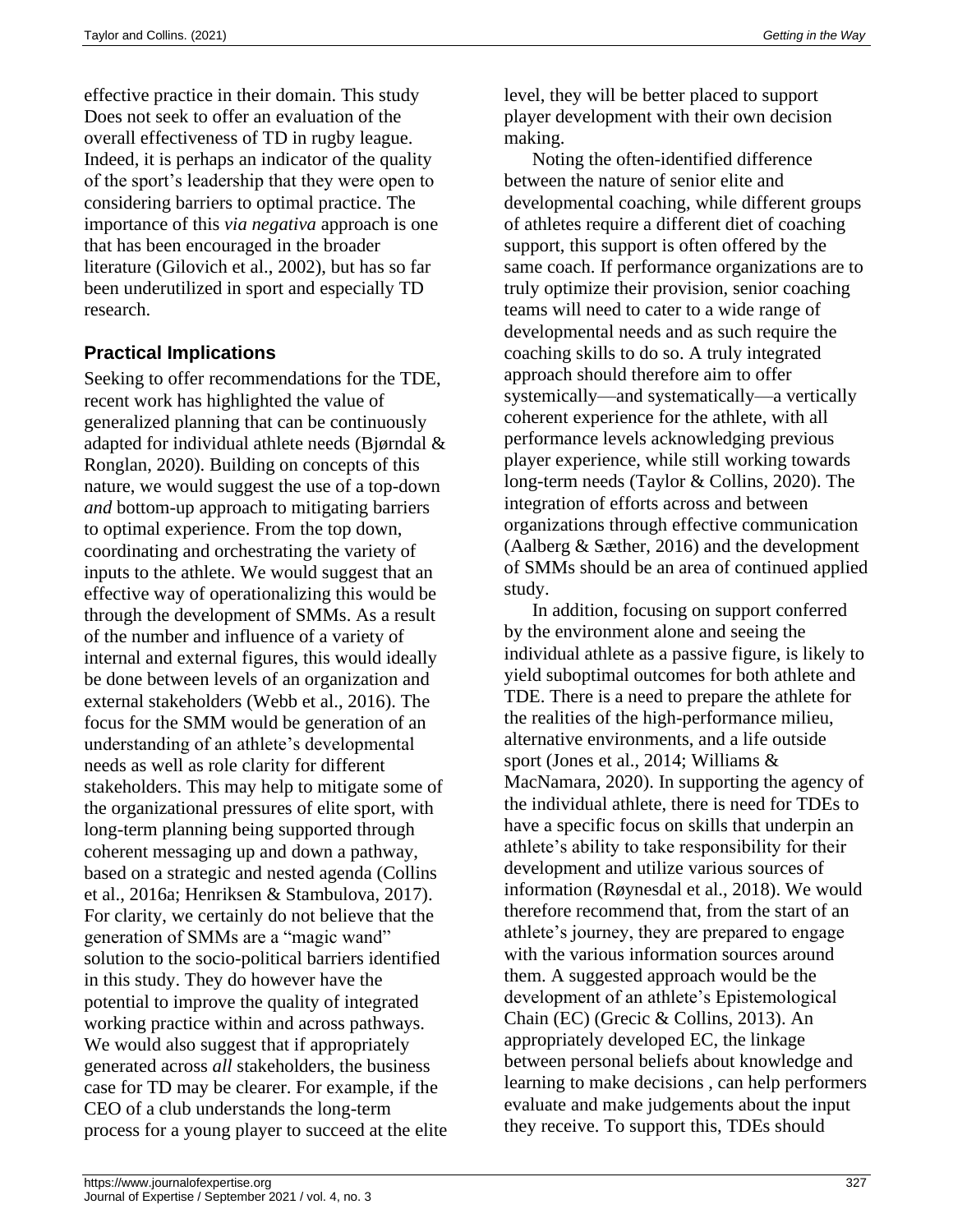actively develop the declarative knowledge of athletes and offer opportunities for its use in the "shades of gray" represented by the real world, rather than as the black and white truth. These processes ideally would be followed up with cycles of debrief and stimulated critical reflection (Collins et al., 2016a). In doing so, there would be development of a "capacity to learn," underpinned by conceptual knowledge (cf. Claxton, 2014) and encouragement of critical engagement with information as a process, rather than input to be received (Carless & Boud, 2018).

Finally, while previous studies have highlighted the difficulties faced by young performers when they reach senior levels of performance (Jones et al., 2014; Mitchell et al., 2020), a typical solution is the increased provision of supportive resource around the athlete. These data suggest that, while there is clearly a need for the provision of appropriate support, there is just as much need to focus on the capacities of the individual and their long-term needs. We would therefore emphasize that the athlete's perceptions and experience should be *the* critical consideration for those who support development. Additionally, coaching and athlete support should not be viewed as something *done to* the athlete. The clear additional benefit of this approach would be in framing a truly "athletecentered" approach supportive of their independence as a performer (Kidman, 2010).

# **Authors' Declarations**

The authors declare that there are no personal or financial conflicts of interest regarding the research in this article.

The authors declare that they conducted the research reported in this article in accordance with the [Ethical Principles](https://www.journalofexpertise.org/manuscript_submission.html) of the Journal of Expertise.

# **ORCID iDs**

Jamie Taylor https://orcid.org/0000-0002-9958-0871

Dave Collins https://orcid.org/0000-0002-7601-0454

### **References**

- Aalberg, R. R., & Sæther, S. A. (2016). The talent development environment in a Norwegian toplevel Football club. *Sport Science Review, 25*(3/4), 159-182.
- Abbott, A., Button, C., Pepping, G.-J., & Collins, D. (2005). Unnatural selection: Talent identification and development in sport. *Nonlinear Dynamics, Psychology, and Life Sciences, 9*(1), 61-88. http://europepmc.org/abstract/MED/15629068
- Abraham, A., & Collins, D. (2011a). Effective skill development - How should athletes' skills be developed. In D. Collins, A. Button, & H. Richards (Eds.), *Performance Psychology: A Practitioner's Guide* (pp. 207-230). Elsevier.
- Abraham, A., & Collins, D. (2011b). Taking the next step: Ways forward for coaching science. *Quest, 63*(4), 366-384.

https://doi.org/10.1080/00336297.2011.10483687

- Andersen, S. S., Bjørndal, C. T., & Ronglan, L. T. (2015). The ecology of talent development in the Nordic elite sport model. In S. S. Andersen, B. Houlihan, & L. T. Ronglan (Eds.), *Managing Elite Sport Systems* (pp. 49-66). Routledge.
- Baker, J., Wilson, S., Johnston, K., Dehghansai, N., Koenigsberg, A., de Vegt, S., & Wattie, N. (2020). Talent research in sport 1990-2018: A scoping review. *Frontiers in Psychology, 11*, 607710-607710.
- https://doi.org/10.3389/fpsyg.2020.607710 Berger, R. (2013). Now I see it, now I don't:
- Researcher's position and reflexivity in qualitative research. *Qualitative Research, 15*(2), 219-234.

https://doi.org/10.1177/1468794112468475

- Bjørndal, C. T., & Ronglan, L. T. (2018). Orchestrating talent development: Youth players' developmental experiences in Scandinavian team sports. *Sports Coaching Review, 7*(1), 1-22. https://doi.org/10.1080/21640629.2017.1317172
- Bjørndal, C. T., & Ronglan, L. T. (2020). Athlete development in Norwegian handball. In J. Baker, S. Cobley, & J. Schörer (Eds.), *Talent Identification and Development in Sport: International Perspectives* (2 ed.). Routledge. https://doi.org/

https://doi.org/10.4324/9781003049111

Braun, V., & Clarke, V. (2006). Using thematic analysis in psychology. *Qualitative Research in*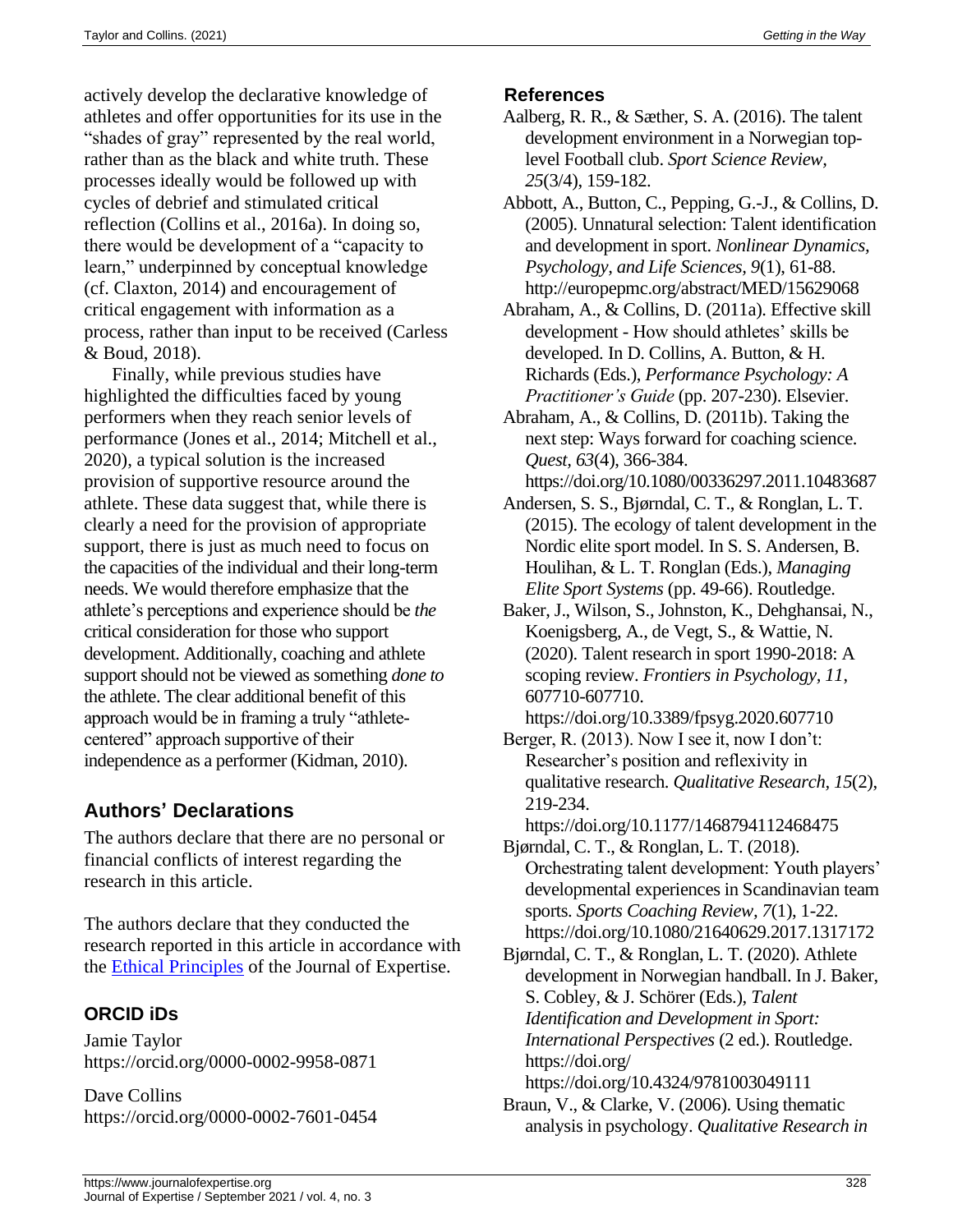*Psychology, 3*(2), 77-101.

https://doi.org/10.1191/1478088706qp063oa

- Braun, V., & Clarke, V. (2019). Reflecting on reflexive thematic analysis. *Qualitative Research in Sport, Exercise and Health, 11*(4), 589-597. https://doi.org/10.1080/2159676X.2019.1628806
- Braun, V., & Clarke, V. (2020). One size fits all? What counts as quality practice in (reflexive) thematic analysis? *Qualitative Research in Psychology*, 1-25.
- https://doi.org/10.1080/14780887.2020.1769238 Braun, V., & Clarke, V. (2021). Can I use TA?
- Should I use TA? Should I not use TA? Comparing reflexive thematic analysis and other pattern-based qualitative analytic approaches. *Counselling and Psychotherapy Research, 21*(1), 37-47.
- https://doi.org/https://doi.org/10.1002/capr.12360
- Braun, V., Clarke, V., Terry, G., & Hayfield, N. (2018). Thematic analysis. In P. Liamputtong (Ed.), *Handbook of Research Methods in Health and Social Sciences* (pp. 843–860). Springer.

Carless, D., & Boud, D. (2018). The development of Student feedback literacy: Enabling uptake of feedback. *Assessment & Evaluation in Higher Education, 43*(8), 1315-1325. https://doi.org/10.1080/02602938.2018.1463354

Claxton, G. (2014). School as an epistemic apprenticeship: The case of building learning power. *Infancia y Aprendizaje, 37*(2), 227-247. https://doi.org/10.1080/02103702.2014.929863

Collins, D., MacNamara, Á., & McCarthy, N. (2016a). Putting the bumps in the rocky road: Optimizing the pathway to excellence. *Frontiers in Psychology, 7*, 1482.

https://doi.org/10.3389/fpsyg.2016.01482

- Collins, D., MacNamara, Á., & McCarthy, N. (2016b). Super champions, champions, and almosts: Important differences and commonalities on the rocky road. *Frontiers in Psychology, 6*, 2009.
- https://doi.org/10.3389/fpsyg.2015.02009
- Curran, O., MacNamara, A., & Passmore, D. (2019). What about the girls? Exploring the gender data gap in talent development. *Frontiers in Sports and Active Living, 1*, 3. https://doi.org/10.3389/fspor.2019.00003
- Curran, O., MacNamara, Á., & Passmore, D. (2021). Singing off the same hymn sheet?

Examining coherence in a talent development pathway (part 1). *Journal of Sports Sciences*, 1-8. https://doi.org/10.1080/02640414.2021.1896456

- Denzin, N. K., & Lincoln, Y. S. (2008). *Strategies of Qualitative Inquiry* (3 ed.). Sage.
- Denzin, N. K., & Lincoln, Y. S. (2011). *The Sage Handbook of Qualitative Research* (4 ed.). Sage.
- Giacobbi, P. R., Poczwardowski, A., & Hager, P. (2005). A pragmatic research philosophy for sport and exercise psychology. *The Sport Psychologist, 19*(1), 18-31. https://doi.org/10.1123/tsp.19.1.18

Gibson, L., & Groom, R. (2018). Ambiguity, manageability and the orchestration of organisational change: A case study of an english premier league academy manager. *Sports Coaching Review, 7*(1), 23-44.

- https://doi.org/10.1080/21640629.2017.1317173 Gilovich, T., Griffin, D., & Kahneman, D. (2002). *Heuristics and Biases: The Psychology of Intuitive Judgment*. Cambridge University Press.
- Grecic, D., & Collins, D. (2013). The epistemological chain: practical applications in sports. *Quest, 65*(2), 151-168. https://doi.org/10.1080/00336297.2013.773525
- Güllich, A. (2014). Selection, de-selection and progression in German football talent promotion. *European Journal of Sport Science, 14*(6), 530- 537.
	- https://doi.org/10.1080/17461391.2013.858371
- Hall, A. J. A., Jones, L., & Martindale, R. (2021). The talent development environment questionnaire as a tool to drive excellence in elite sport environments. *International Sport Coaching Journal, 6*(2), 187-198. https://doi.org/10.1123/iscj.2018-0041
- Henriksen, K. (2010). *The Ecology of Talent Development in Sport: A Multiple Case Study of Successful Athletic Talent Development Environments in Scandinavia*. University of Southern Denmark].
- Henriksen, K., Larsen, C. H., & Christensen, M. K. (2014). Looking at success from its opposite pole: The case of a talent development golf environment in Denmark. *International Journal of Sport and Exercise Psychology, 12*(2), 134- 149.

https://doi.org/10.1080/1612197X.2013.853473 Henriksen, K., & Stambulova, N. (2017). Creating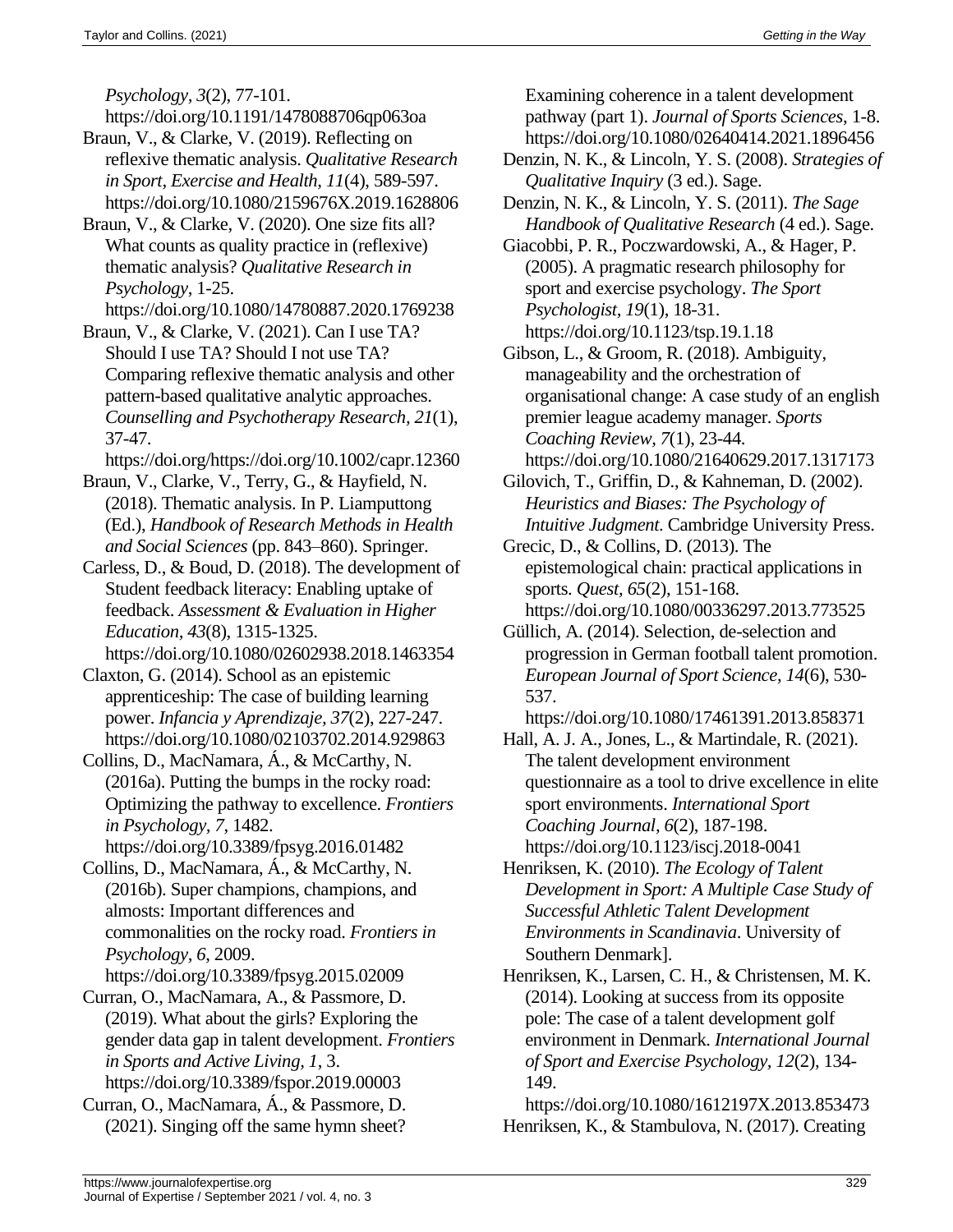optimal environments for talent development: A holistic ecological approach. In *Baker, J. (Ed.), Cobley, S. (Ed.), Schorer, J. (Ed.), Wattie, N. (Ed.). (2017). Routledge Handbook of Talent Identification and Development in Sport. London: Routledge,*  https://doi.org/10.4324/9781315668017.

Henriksen, K., Stambulova, N., & Roessler, K. K. (2010). Holistic approach to athletic talent development environments: A successful sailing milieu. *Psychology of Sport and Exercise, 11*(3), 212-222.

https://doi.org/10.1016/j.psychsport.2009.10.005 Jenkins, S. P. R. (2017). Beyond "crude

pragmatism" in sports coaching: Insights from C.S. Peirce, William James, and John Dewey. *International Journal of Sports Science & Coaching, 12*(1), 8-19. https://doi.org/10.1177/1747954116684028

John, J. M., Gropper, H., & Thiel, A. (2019). the role of critical life events in the talent development pathways of athletes and musicians: A systematic review. *Psychology of Sport and Exercise, 45*, 101565.

https://doi.org/10.1016/j.psychsport.2019.101565 Jones, R. A., Mahoney, J. W., & Gucciardi, D. F.

(2014). On the transition into elite rugby league: perceptions of players and coaching staff. *Sport, Exercise, and Performance Psychology, 3*(1), 28- 45. https://doi.org/10.1037/spy0000013

Kidman, L. (2010). *Athlete-Centred Coaching: Developing Decision Makers*. IPC Print Resources.

Kiely, J. (2011). Planning for physical performance: The individual perspective: Planning, periodization, prediction, and why the future ain't what it used to be! In D. Collins, A. Button, & H. Richards (Eds.), *Performance Psychology* (pp. 139-160). Churchill Livingstone. http://www.sciencedirect.com/science/article/pii/ B9780443067341000109

Krueger, R. A., & Casey, M. A. (2000). *Focus Groups : A Practical Guide For Applied Research* (3rd ed.). Sage.

Larsen, C. H., Alfermann, D., Henriksen, K., & Christensen, M. K. (2014). Preparing footballers for the next step: An intervention program from an ecological perspective. *The Sport Psychologist, 28*(1), 91-102.

https://doi.org/10.1123/tsp.2013-0015

- Larsen, C. H., Storm, L. K., Sæther, S., Pyrdol, N., & Henriksen, K. (2020). A world class academy in professional football. *Scandinavian Journal of Sport and Exercise Psychology, 2*(0). https://doi.org/10.7146/sjsep.v2i0.119746
- Li, C., Wang, C. K. J., Pyun, D. Y., & Martindale, R. (2015). Further development of the talent development environment questionnaire for sport. *Journal of Sports Sciences, 33*(17), 1831- 1843.

https://doi.org/10.1080/02640414.2015.1014828

MacNamara, Á., Button, A., & Collins, D. (2010). the role of psychological characteristics in facilitating the pathway to elite performance part 1: Identifying mental skills and behaviors. *The Sport Psychologist, 24*(1), 52-73. https://doi.org/10.1123/tsp.24.1.52

MacNamara, Á., & Collins, D. (2010). The role of psychological characteristics in managing the transition to university. *Psychology of Sport and Exercise, 11*(5), 353-362.

https://doi.org/10.1016/j.psychsport.2010.04.003

Martindale, R. (2015). The practice session: Talent development. In C. Nash (Ed.), *Practical Sports Coaching* (pp. 127-148). Routledge.

Martindale, R. J., Collins, D., & Daubney, J. (2005). Talent development: A guide for Practice and Research Within Sport. *Quest, 57*(4), 353-375. https://doi.org/10.1080/00336297.2005.10491862

- Martindale, R. J. J., Collins, D., & Abraham, A. (2007). Effective talent development: The elite coach perspective in UK sport. *Journal of Applied Sport Psychology, 19*(2), 187-206. https://doi.org/10.1080/10413200701188944
- McCarthy, N., Collins, D., & Court, D. (2016). Start hard, finish better: Further evidence for the reversal of the RAE advantage. *Journal of Sports Sciences, 34*(15), 1461-1465. https://doi.org/10.1080/02640414.2015.1119297
- Mitchell, T., Gledhill, A., Nesti, M., Richardson, D., & Littlewood, M. (2020). Practitioner perspectives on the barriers associated with youth-to-senior transition in elite youth soccer academy players. *International Sport Coaching Journal, 7*(3), 273-282.

https://doi.org/10.1123/iscj.2019-0015

Morgan, D. (1993). *Successful Focus Groups: Advancing the State of the Art*. Sage.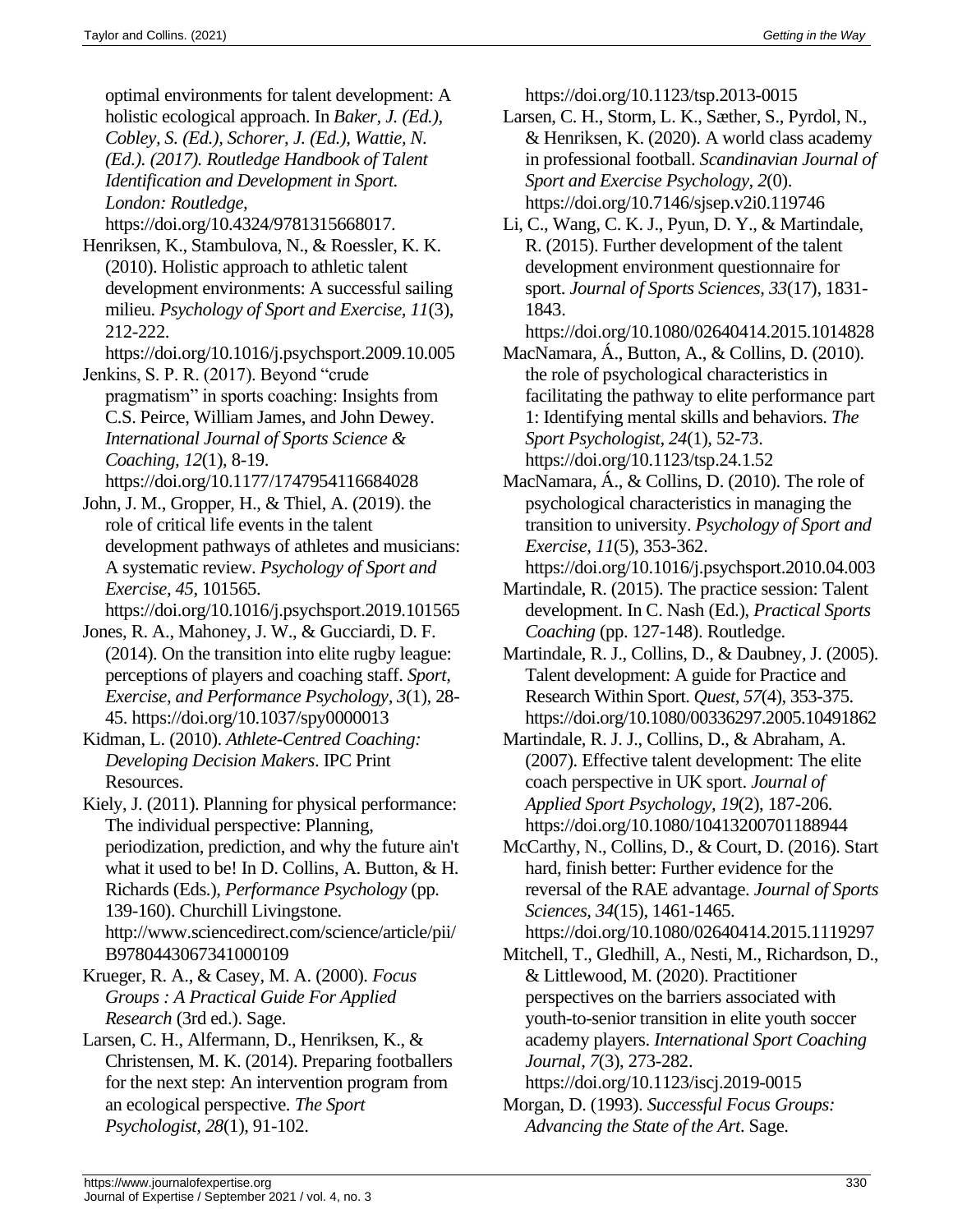https://doi.org/https://dx.doi.org/10.4135/978148 3349008

- Morgan, D. L. (1996). Focus groups. *Annual Review of Sociology, 22*(1), 129-152. https://doi.org/10.1146/annurev.soc.22.1.129
- Nash, C., & Taylor, J. (2021). "Just let them play": Complex dynamics in youth sport, why it isn't so simple. *Frontiers in Psychology*. Advance online publication.
- https://doi.org/10.3389/fpsyg.2021.700750 Nyumba, T. O., Wilson, K., Derrick, C. J., &
- Mukherjee, N. (2018). The use of focus group discussion methodology: Insights from two decades of application in conservation. *Methods in Ecology and Evolution, 9*(1), 20-32. https://doi.org/10.1111/2041-210X.12860
- Patton, M. Q. (2002). *Qualitative Research and Evaluation Methods*. Sage Publications.
- Penney, D., & Kidman, L. (2014). Opening call for discourse: Athlete centered coaching – A time for reflection on meanings, values and practice. *Journal of Athlete Centered Coaching*(1), 1-5.
- Relvas, H., Littlewood, M., Nesti, M., Gilbourne, D., & Richardson, D. (2010). Organizational structures and working practices in elite European professional football clubs: Understanding the relationship between youth and professional domains. *European Sport Management Quarterly, 10*(2), 165-187. https://doi.org/10.1080/16184740903559891
- Røynesdal, Ø., Toering, T., & Gustafsson, H. (2018). Understanding players' transition from youth to senior professional football environments: A coach perspective. *International Journal of Sports Science & Coaching, 13*(1), 26- 37. https://doi.org/10.1177/1747954117746497
- Sandelowski, M., & Leeman, J. (2012). Writing usable qualitative health research findings. *Qualitative Health Research, 22*(10), 1404-1413. https://doi.org/10.1177/1049732312450368
- Savage, J., Collins, D., & Cruickshank, A. (2017). Exploring traumas in the development of talent: What are they, what do they do, and what do they require? *Journal of Applied Sport Psychology, 29*(1), 101-117.

https://doi.org/10.1080/10413200.2016.1194910 Savage, J., Cruickshank, A., & Collins, D. (2021).

Perspective, control, and confidence: Perceived outcomes of using psycho-behavioral skills in the developmental trauma experience. *International Journal of Sport and Exercise Psychology*, 1-20. https://doi.org/10.1080/1612197X.2021.1877323

- Smith, B. (2018). Generalizability in qualitative research: misunderstandings, opportunities and recommendations for the sport and exercise sciences. *Qualitative Research in Sport, Exercise and Health, 10*(1), 137-149.
- https://doi.org/10.1080/2159676X.2017.1393221 Smith, B., & McGannon, K. R. (2018). Developing rigor in qualitative research: Problems and opportunities within sport and exercise psychology. *International Review of Sport and Exercise Psychology, 11*(1), 101-121. https://doi.org/10.1080/1750984X.2017.1317357
- Sparkes, A. C., & Smith, B. (2009). Judging the quality of qualitative inquiry: Criteriology and relativism in action. *Psychology of Sport and Exercise, 10*(5), 491-497.
	- https://doi.org/10.1016/j.psychsport.2009.02.006
- Storm, L. K., Christensen, M. K., & Ronglan, L. T. (2020). Successful talent development environments in female Scandinavian handball. *Scandinavian Journal of Sport and Exercise Psychology, 2*(0).

https://doi.org/10.7146/sjsep.v2i0.115967

- Swann, C., Moran, A., & Piggott, D. (2015). Defining elite athletes: Issues in the study of expert performance in sport psychology. *Psychology of Sport and Exercise, 16*, 3-14. https://doi.org/https://doi.org/10.1016/j.psychspor t.2014.07.004
- Taylor, J., & Collins, D. (2019). Shoulda, doulda, cidnae—Why don't high-potential players make it? *The Sport Psychologist, 33*(2), 85-96. https://doi.org/10.1123/tsp.2017-0153
- Taylor, J., & Collins, D. (2020). The highs and the lows – Exploring the nature of optimally impactful development experiences on the talent pathway. *The Sport Psychologist, 34*(4), 319– 328. https://doi.org/10.1123/tsp.2020-0034
- Taylor, J., & Collins, D. (2021). Navigating the winds of change on the smooth sea - The interaction of feedback and emotional disruption on the talent pathway. *Journal of Applied Sport Psychology*.

https://doi.org/10.1080/10413200.2021.1894505

Taylor, J., Collins, D., & Cruickshank, A. (2021). Too many cooks and few gourmets: Examining